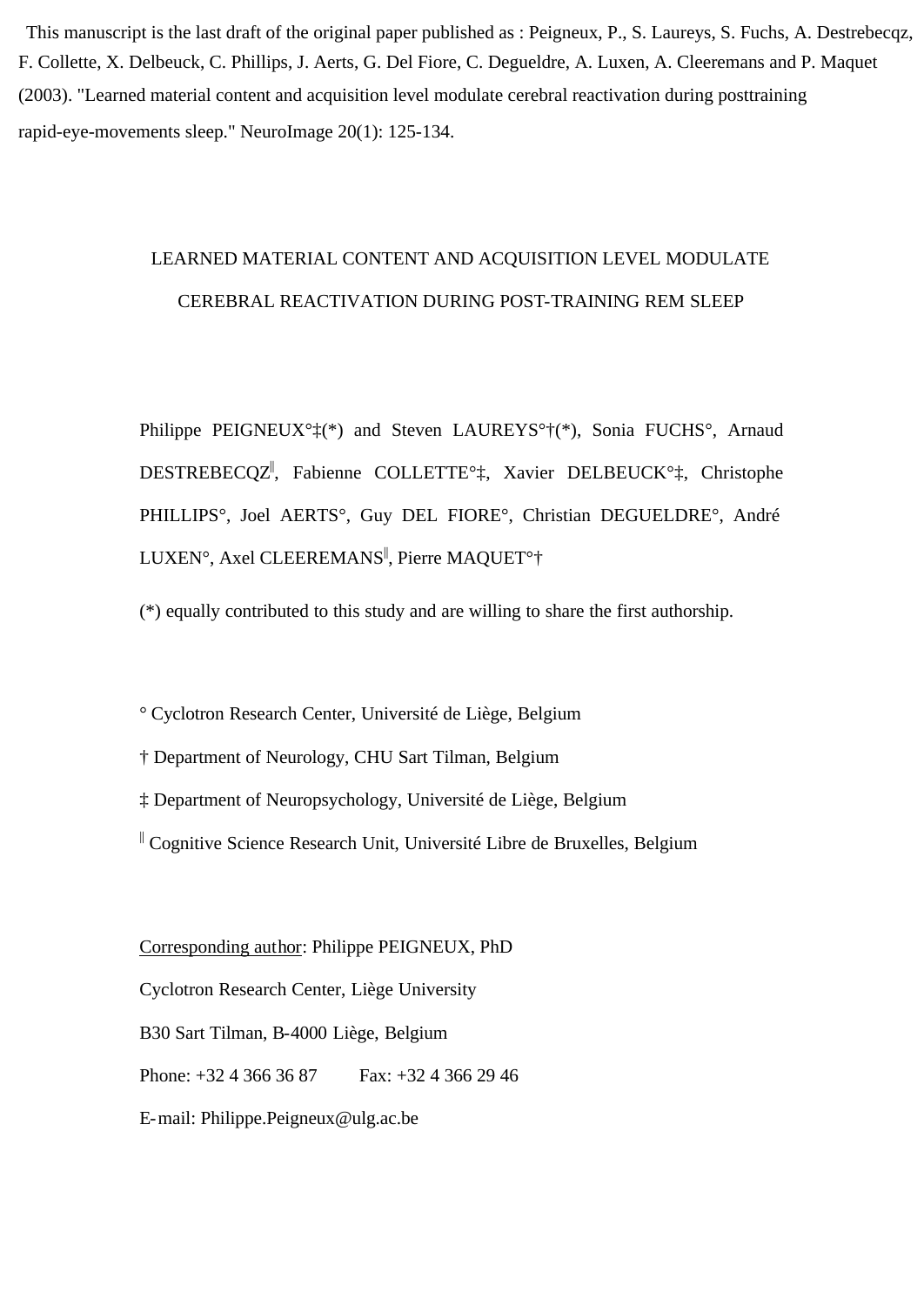## ABSTRACT

We have previously shown that several brain areas are activated both during sequence learning at wake and during subsequent rapid-eye-movements (REM) sleep (Maquet et al., Nature Neuroscience 3, 831-836, 2000), suggesting that REM sleep participates in the reprocessing of recent memory traces in humans. However, the nature of the reprocessed information remains an open question. Here, we show that regional cerebral reactivation during post-training REM sleep is not merely related to the acquisition of basic visuo-motor skills during prior practice of the serial reaction time task, but rather to the implicit acquisition of the probabilistic rules that defined stimulus sequences. Moreover, functional connections between the reactivated cuneus and the striatum – the latter being critical for implicit sequence learning – are reinforced during REM sleep after practice on a probabilistic rather than on a random sequence of stimuli. Our results therefore support the hypothesis that REM sleep is deeply involved in the reprocessing and optimization of the high-order information contained in the material to be learned. In addition, we show that the level of acquisition of probabilistic rules attained prior to sleep is correlated to the increase in regional cerebral blood flow during subsequent REM sleep. This suggests that posttraining cerebral reactivation is modulated by the strength of the memory traces developed during the learning episode. Our data provide the first experimental evidence for a link between behavioral performance and cerebral reactivation during REM sleep.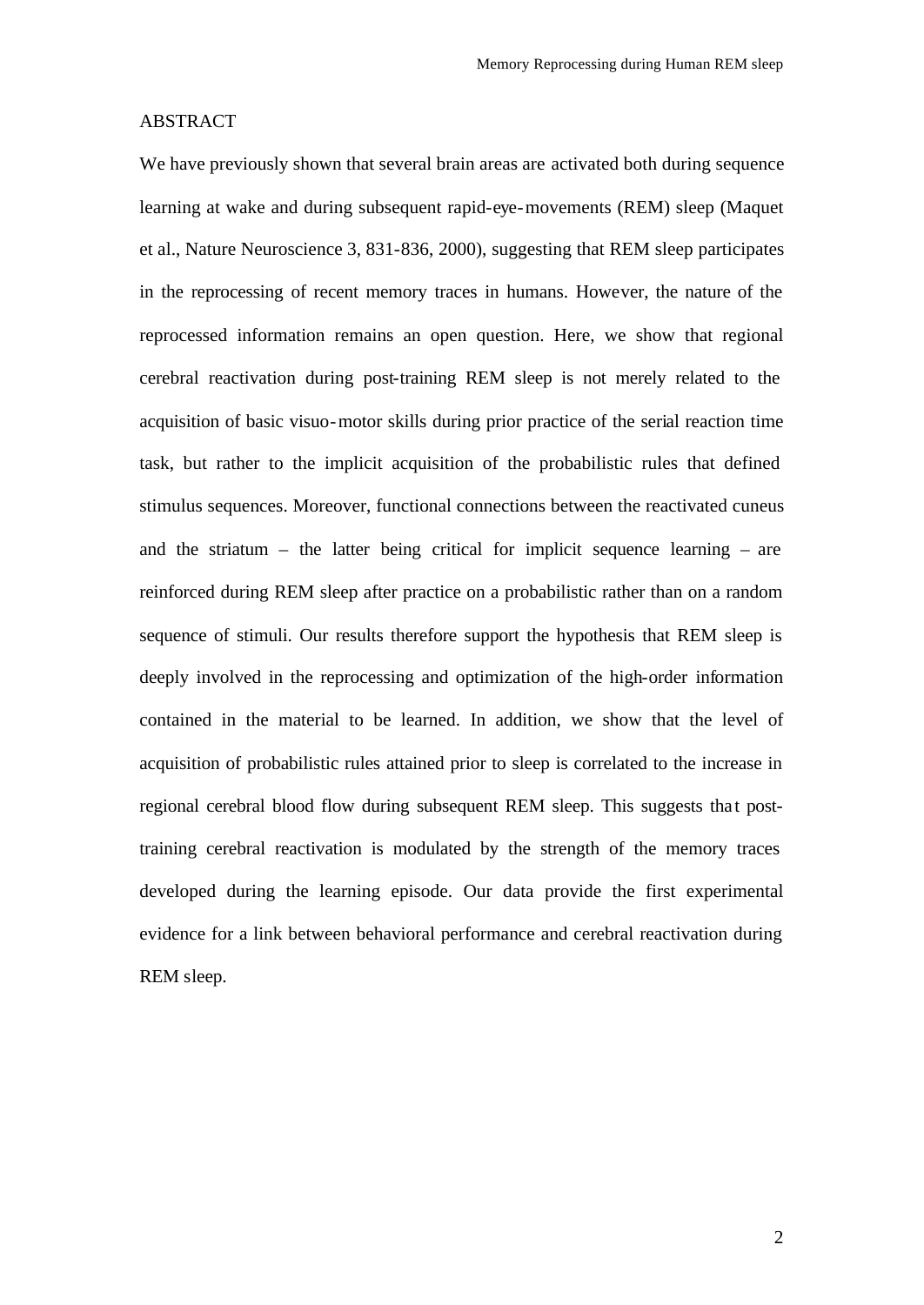#### INTRODUCTION

Sleep is believed to participate in the long-term consolidation of recent memory traces (Maquet, 2001; Smith, 2001; Stickgold et al., 2001). Although the mechanisms of memory reprocessing during sleep are not yet fully understood, the hypothesis implies that memories recently acquired during wakefulness are actively restructured and strengthened during sleep. These processes would thus promote dynamic plastic changes in neuronal populations previously engaged in memory acquisition (Maquet, 2001). Consistently with this hypothesis, several animal studies have shown that neural activity expressed during waking behavior is reinstated during subsequent sleep (e.g., Wilson and McNaughton, 1994; Skaggs and McNaughton, 1996; Qin et al., 1997; Nadasdy et al., 1999; Louie and Wilson, 2001).

In humans, we have previously reported experience-dependent reactivation in cortical neuronal ensembles during rapid-eye-movements (REM) sleep after extended practice on a probabilistic serial reaction time (SRT) task (Maquet et al., 2000), a well-known paradigm of implicit sequence learning. In the probabilistic SRT task (Cleeremans and McClelland, 1991), subjects had to press as fast and as accurately as possible on the key that corresponds to the location of a stimulus displayed at one of six possible locations on a computer screen. Unknown to subjects, the material contained sequential structure. The sequence of successive locations visited by the stimulus over trials was probabilistically determined by an artificial grammar (Figure 1). Using positron emission tomography (PET), we showed that several brain areas activated during practice on the SRT task during wakefulness were significantly more active during subsequent REM sleep in subjects who had been previously trained on the task than in subjects without prior SRT practice. Consequently, we suggested that experience-dependent cerebral reactivation during post-training REM sleep reflected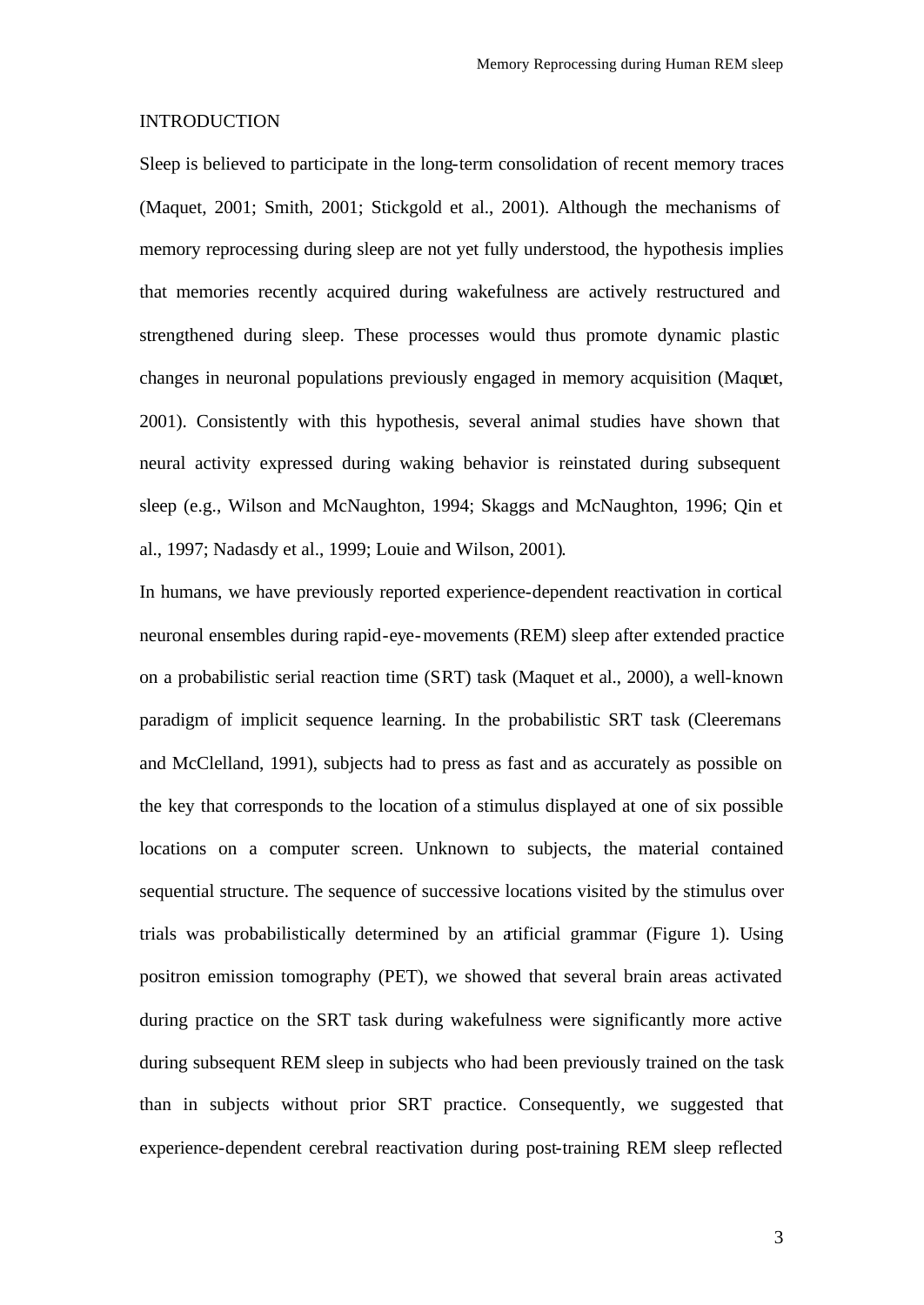the reprocessing of the memory traces formed during SRT practice. However, because the analyses compared subjects trained on the SRT task to subjects without any SRT practice, it was not possible to ascertain whether post-training REM sleep reactivation related to the reprocessing of elementary visuo-motor associations or of the complex sequential rules prescribed by the artificial grammar.

Here, we report a complementary study aimed to test the hypothesis that cerebral reactivation during post-training REM sleep specifically reflects the reprocessing of high-order information about the sequential structure of the material to be learned. The alternative interpretation is that experience-dependent reactivation during REM sleep is merely related to the reprocessing of the simple visuo-motor associations between stimulus location and key response. To explore these issues, we scanned a new group of subjects during sleep after practice on the same SRT task, but using a completely random sequence of stimuli. The experimental protocol was thus identical in all respects with that used for the trained group in our original study (Maquet et al., 2000), except for the absence of sequential rules. Because visuo-motor training is strictly comparable in both cases, possible differences in post-training regional cerebral blood flow (rCBF) between the subjects trained respectively to the probabilistic SRT task or to its random version could only be interpreted as reflecting specifically the reprocessing of the high-order, elaborated, sequential information after probabilistic sequence learning. Moreover, functional connections during REM sleep should be reinforced between the reactivated areas and cerebral structures involved in sequence learning for the group trained specifically on probabilistic material. Finally, we could also expect to observe that regional brain reactivation during post-training REM sleep is modulated by the level of learning achieved prior to sleep.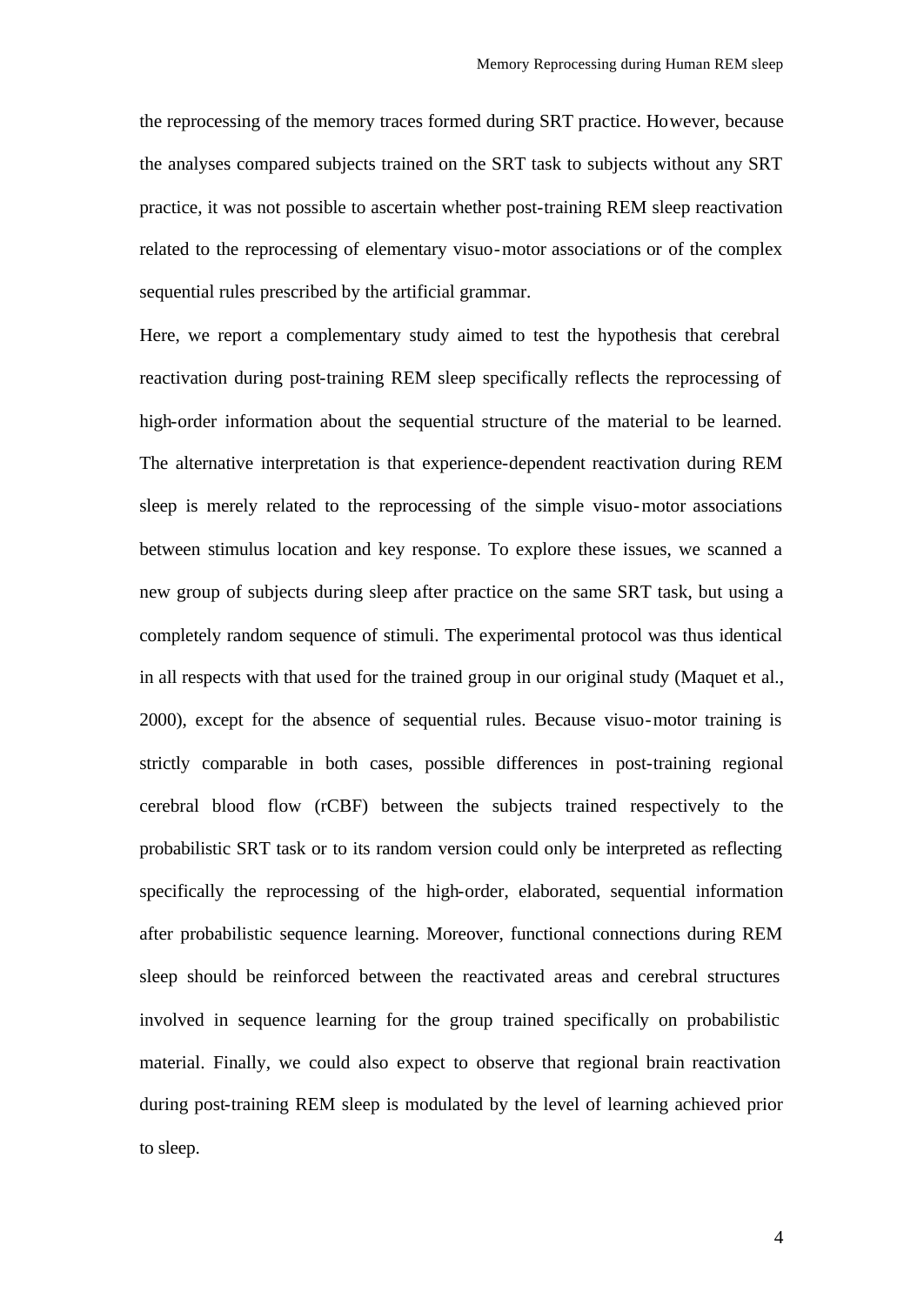# MATERIAL AND METHODS

Subjects: Thirteen right-handed male healthy volunteers (age range 20.5-27.0 years) participated in this complementary experiment approved by the Ethical Committee of the University of Liège. Subjects spent 2 successive nights on the scanner couch under polygraphic recording. Only subjects who showed at least 2 periods of REM sleep, 2 periods of slow wave sleep (SWS) and 2 periods of stage 2 sleep of 15 consecutive minutes each were scanned with PET during the third night after practice on the SRT task (see below). These criteria were met in 7 out of the 13 subjects. Polygraphic recordings included electroencephalogram (EEG recorded between electrode pairs C3-A2 and C4-A1), electro-oculogram (EOG) and chinelectromyogram (EMG), and were scored using international criteria (Rechtschaffen and Kales, 1968). In all 7 subjects but one, we obtained at least 2 waking, 2 stage II sleep, 2 slow wave sleep and 3 REM sleep PET scans during the third night. The 6 remaining subjects were included in the analyses described below and constituted the Random group (age range 20.5-23.5 years).

In addition, PET data from the 3 groups of our original study (Maquet et al., 2000) were re-analyzed using a random effect model (see below), thus yielding another 3 groups included in this study: Wake  $(n = 7; SRT)$  practice during wakefulness), Probabilistic ( $n = 6$ ; sleep after probabilistic SRT practice) and Control ( $n = 5$ ; sleep without any prior practice). Behavioral and brain imaging analyses related to the highorder acquisition of sequential rules in the Probabilistic group are reported for the first time in the present communication.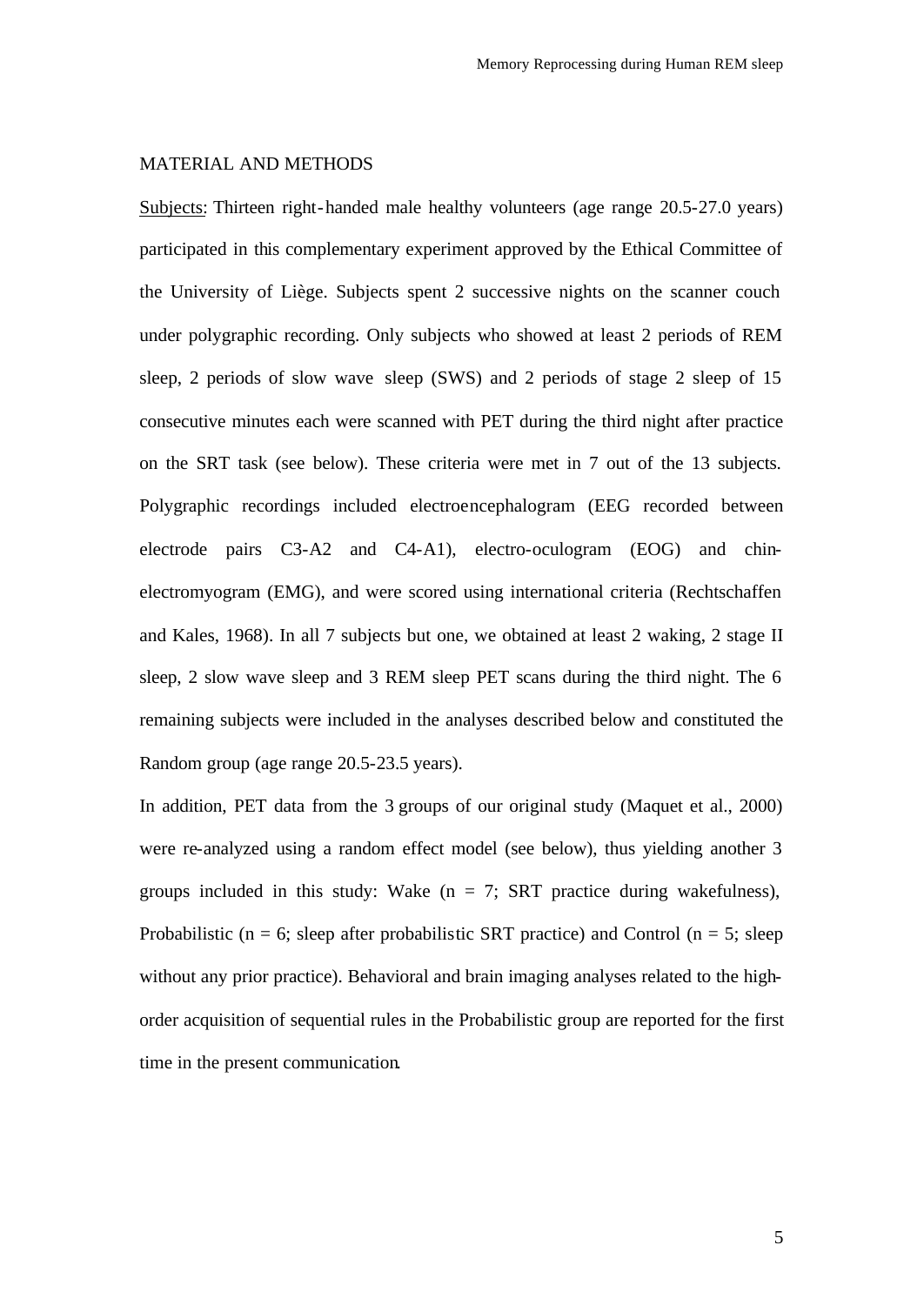SRT task: Participants faced a 17' computer screen where six permanent position markers were displayed horizontally above six spatially compatible response keys. A single SRT block consisted of 205 successive trials. On each trial, a black dot appeared 2 cm below one of the position markers, and the task consisted of pressing as fast and as accurately as possible with the right hand on the corresponding key. The next stimulus was displayed after a 200 ms response-stimulus interval.

Volunteers in Probabilistic and Random groups were exposed to two 24-block sessions between 16:00 and 20:00 PM before the experimental night with PET scanning (sessions A and B, 4920 trials each), and to one 24-block session on the following day between 16:00 and 18:00 (session C, 4920 trials). Subjects in the Wake group underwent 6 probabilistic SRT blocks during PET scanning. Subjects in the Control group (sleep without any prior practice) were not exposed to the SRT task. They remained in the laboratory between 16:00 and 20:00 PM and did not have intensive or continuous activity before sleep (Figure 2).

In the Wake and Probabilistic groups, unknown to participants, the sequential structure of the material was manipulated by generating series of stimuli based on a probabilistic finite-state grammar (Figure 1) that defined legal transitions between successive trials. To assess learning of the probabilistic rules of the grammar, there was a 15% chance, on each trial, that the stimulus generated based on the grammar (grammatical, G) was replaced by a non-grammatical (NG), random stimulus. Assuming that (implicit) response preparation is facilitated by high predictability, G stimuli should thus elicit faster responses than NG stimuli, but only if the context in which stimuli may occur has been encoded by participants. In this task, contextual sensitivity emerges through practice as a gradually increasing difference between the reaction times (RTs) elicited by G and NG stimuli occurring in specific contexts set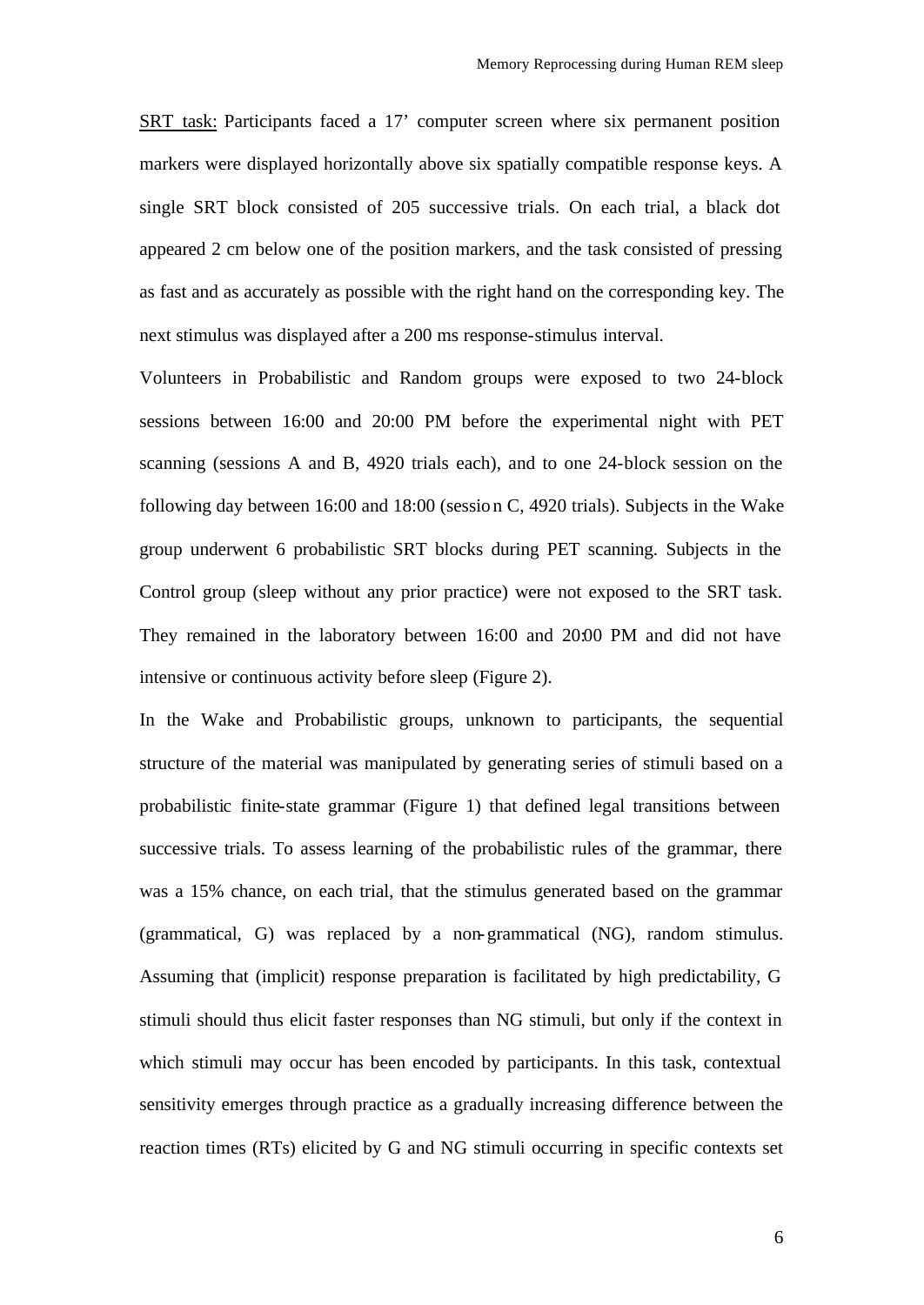by at most two to three previous trials (Cleeremans and McClelland, 1991; Jimenez et al., 1996). Hereafter, we estimated, in each block, the differences between RTs elicited by G and NG stimuli in comparable contexts defined by a single previous stimulus.

To find out whether subjects in the Probabilistic group had gained any explicit knowledge about the sequential material, they were told, after completion of the last SRT block in post-sleep session C that a set of complicated rules had been used to determine the sequence of stimuli. They were then asked to perform a so-called generation task, in which they had to predict the location of the next stimulus instead of reacting to the current one. In this generation task, the material consisted of 410 grammatical trials presented over two blocks. Prediction responses were analyzed by assessing their accuracy given one element of temporal context. Chance level was determined by conducting twelve computerized simulations of continuous random prediction, with the constraint that immediate repetitions were forbidden. The simulated prediction responses were analyzed in the same manner as used for human subjects, and were then compared to participants' performance (for details on SRT and generation tasks, see Peigneux et al., 2000).

In the Random group, subjects were exposed to a random sequence of stimuli during pre-sleep sessions A and B. For comparison purposes, and even though the material does not contain sequential structure, we nevertheless categorized a posteriori each stimulus as G or as NG, as defined by consistency with the previous stimulus as prescribed by the grammar. Of course, no differences in RTs are expected between these so-called G and NG stimuli after the practice of a random sequence. Therefore, any global RT improvement in pre-sleep sessions A and B, occurring for all stimuli types through practice, should be taken to simply reflect visuo-motor skill acquisition.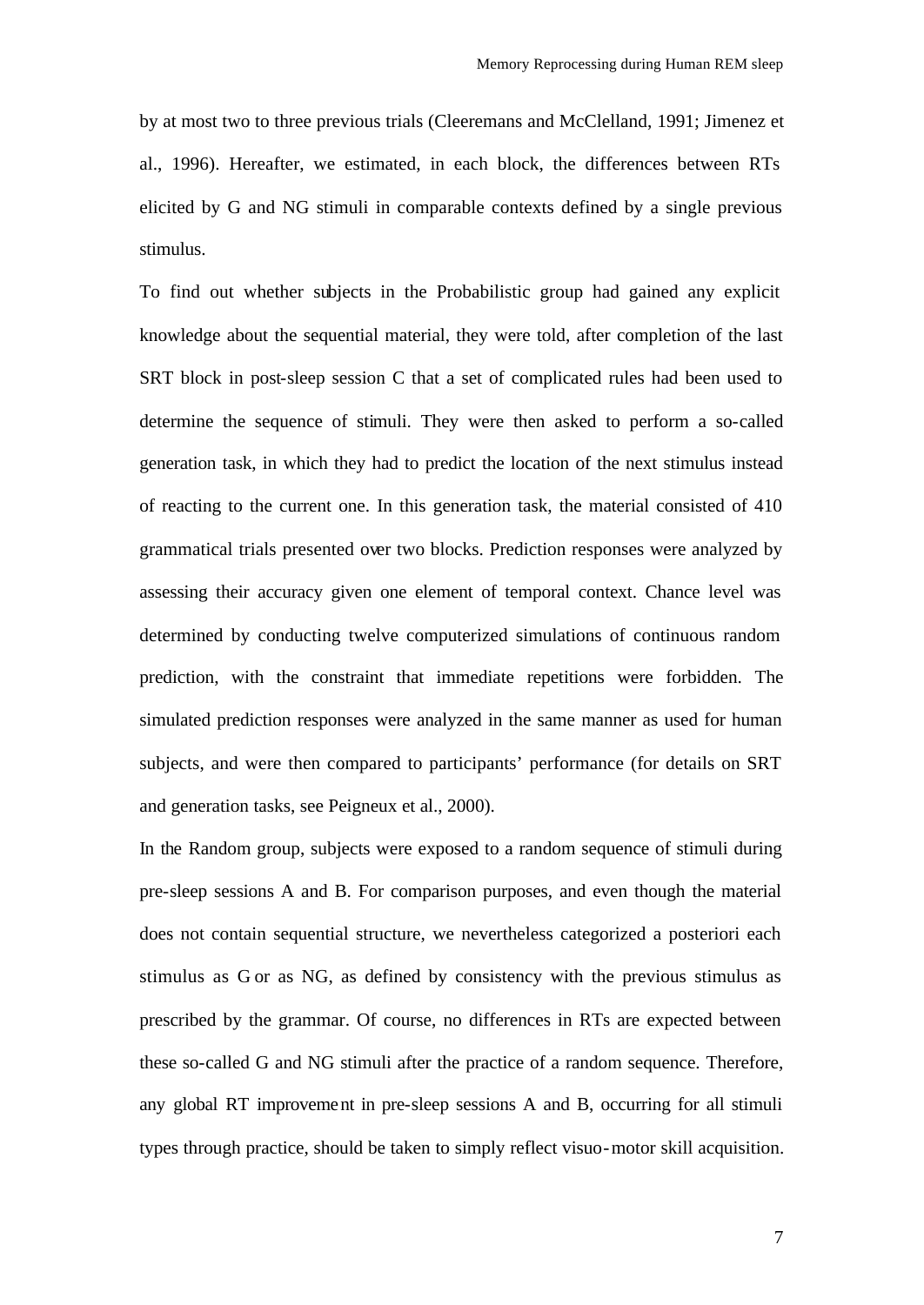In addition, to control for the possibility that subjects in the Random group could have been poor learners had they been trained on probabilistic sequential material before sleep, we asked them to perform the SRT task with the probabilistic sequence during blocks 1-20 of the post-sleep session C. If subjects in the Random group have normal learning abilities, then a gradual difference should be observed through the course of session C between RTs elicited by G and NG stimuli. Note that the change from a random sequence in pre-sleep sessions to a probabilistic sequence in the post-sleep session prevented us from analyzing overnight performance improvement and from estimating the correlation between rCBF during post-training REM sleep and subsequent performance. We therefore compared the Random and Probabilistic groups in pre- and post-sleep sessions separately.

PET data acquisition: PET data were acquired on a Siemens CTI 951 R 16/31 scanner in 3D mode. The subject's head was stabilized by a thermoplastic facemask secured to the head holder (Truscan imaging, MA), and a venous catheter inserted in a left antebrachial vein. Regional CBF was estimated during twelve 90-seconds emission scans using automated slow intravenous water  $(H_2^{15}O)$  infusion (6 mCi/222 MBq in 5 cc saline). Data were reconstructed using a Hanning filter (cutoff frequency: 0.5 cycle/pixel) and corrected for attenuation and background activity. A transmission scan was acquired to perform measured attenuation correction.

In the Wake group, subjects were scanned during SRT practice (6 scans, one SRT block each) and during quiet wakefulness at rest with the eyes closed (6 scans). Volunteers in Random, Probabilistic and Control groups were polygraphically monitored during three consecutive nights spent in the PET scanner. They were familiarized with the experimental settings and sleeping conditions during the first 2 nights. Twelve scans were performed during the third night. In all subjects, we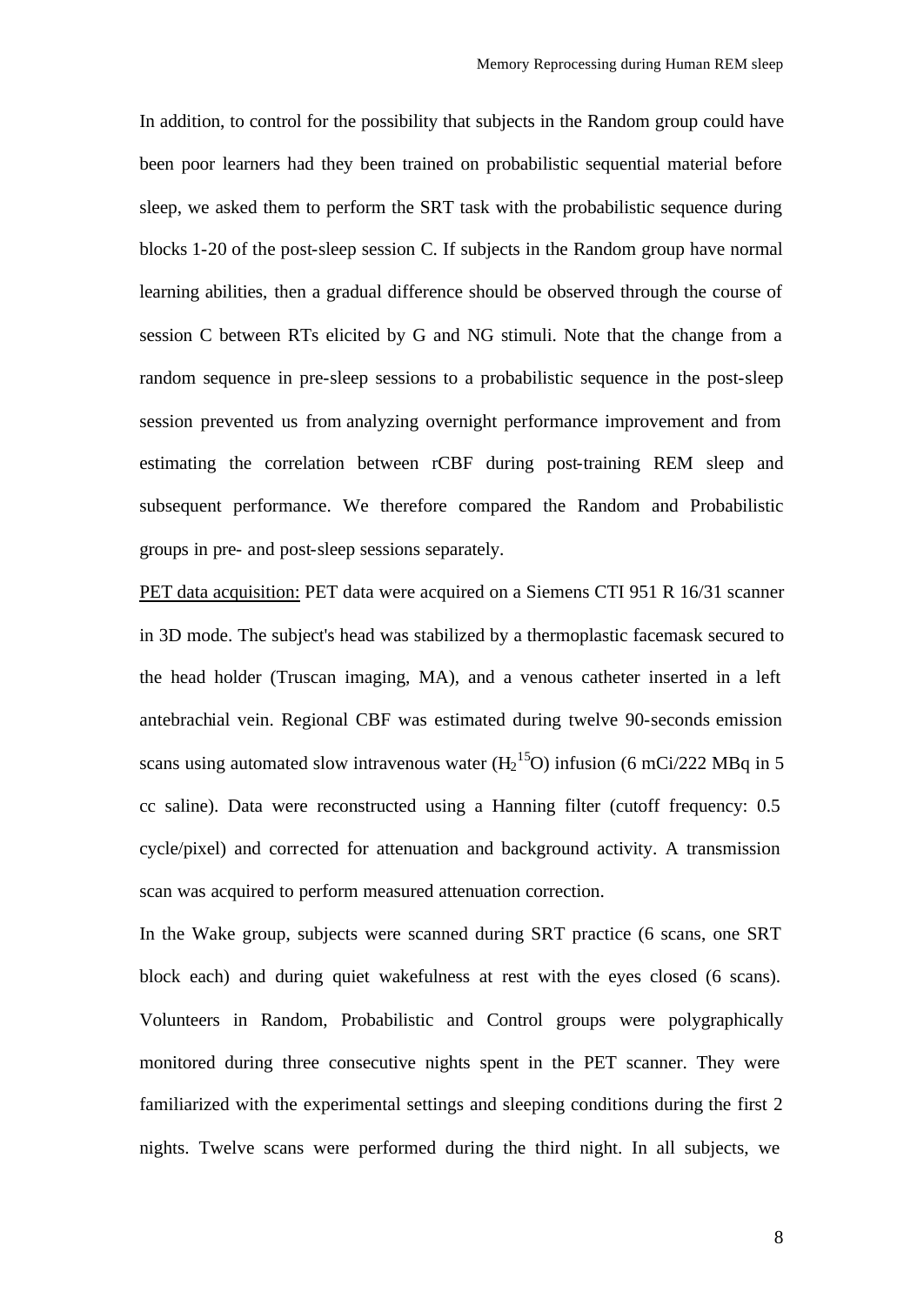obtained at least 2 waking, 2 stage II sleep, 2 SWS and 3 REM sleep scans. Waking scans were obtained at rest with eyes closed in complete darkness. Sleep scans were performed when polysomnography showed steady characteristic sleep patterns (Rechtschaffen and Kales, 1968). Only data obtained during waking and REM sleep scans are discussed in the present report.

PET data processing: PET data were analyzed using SPM99 (Wellcome Department of Cognitive Neurology, London; http://www.fil.ion.ucl.ac.uk/spm) implemented in MATLAB (Mathworks Inc., Sherborn, MA). For each subject, all scans were realigned together, then normalized to a standard PET template and smoothed (16 mm full width at half maximum). The condition and subject (block) effects were estimated according to the general linear model at each voxel (Frackowiak et al., 1997). Realignment parameters (translations in x, y, z directions and rotations around x, y, z axes) were incorporated as nuisance variables in the design matrix (Brett et al., 1999) to account for residual movement artifacts. Unless otherwise specified, effects were computed at the random effects (RFX) level (Friston et al., 1999) to take into account within- and between-individual variability of rCBF changes during sleep. Global flow adjustment was performed by proportional scaling. The resulting set of voxel values for each contrast constituted a map of the t statistic [SPM(T)], thresholded at  $p \leq$ 0.001 ( $T \ge 1.93$ ). Unless otherwise specified, statistical inferences were then obtained at the voxel level corrected for multiple comparisons in the brain volume ( $p^{corr}$  < .05). First, using an RFX analysis, we looked for those brain areas in which neural reactivation during post-training REM sleep is specific to the presence of a probabilistic sequence in the training material. At the within-subject level, primary contrasts were used to estimate in each individual the main effects of (1) practice on the SRT task versus rest (in the Wake group) and of (2) REM sleep versus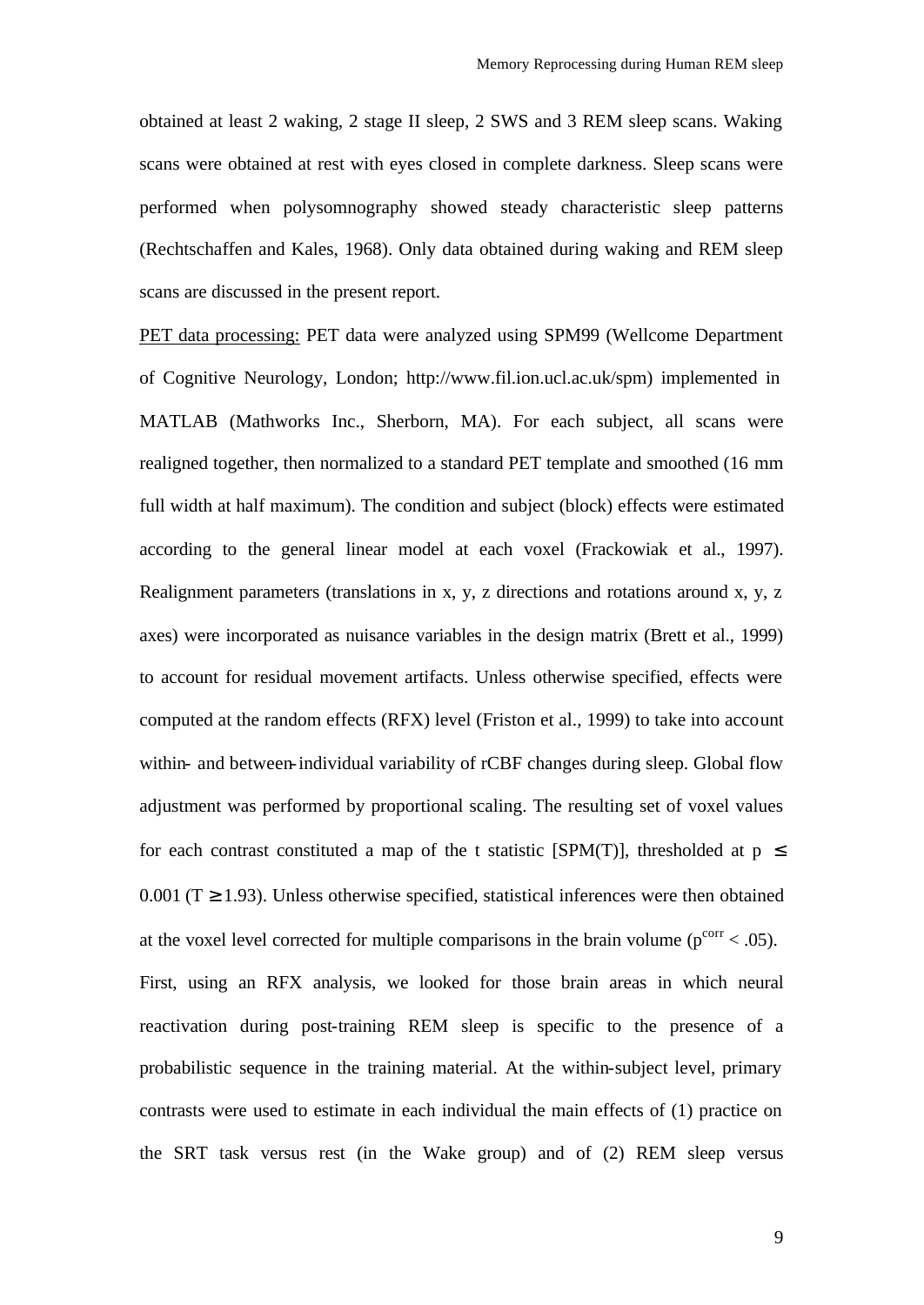wakefulness (in Random, Probabilistic and Control groups). The resulting contrast images were used in the second level (random effects) analysis, where subjects are considered as random variables. The condition [REM versus wakefulness] by Group [Probabilistic versus Random] interaction identified the brain regions that were more active during post-training REM sleep (as compared to wakefulness) in subjects having practiced a structured rather than a random sequence of stimuli in the SRT task before sleep. Next, to ensure that these areas indeed participated in SRT performance during wakefulness, we used a conjunction analysis to reveal the commonalities between this set of brain areas and the areas activated by actual practice of the SRT task in the Wake group [SRT versus Rest]. Finally, an inclusive mask (thresholded at  $p < 0.05$  uncorrected) was applied to the conjunction to restrict the analysis to the brain areas that were more active during REM sleep after SRT practice than during REM sleep without any prior practice, i.e., the [Probabilistic versus Control] group by [REM versus wakefulness] interaction. Additionally, we searched for brain areas in which reactivations during post-training REM sleep might be due to the mere effect of SRT practice without a sequential structure. To do so, a conjunction analysis looked for brain areas that were both (1) activated by actual practice of the SRT task in the Wake group [SRT versus Rest] and (2) more active during REM sleep after random SRT practice than during REM sleep without any prior practice, i.e., the [Random *versus* Control] group by [REM versus wakefulness] interaction. Note that by using conjunctions at the random effects level, we implicitly assume sphericity of the error variance. The significance threshold for resulting activations was set at  $p<sup>corr</sup> < .05$ , after correction in the brain volume.

Second, using a psychophysiological interaction analysis (Friston et al., 1997), we tested the hypothesis that if reactivated brain areas participate in the reprocessing of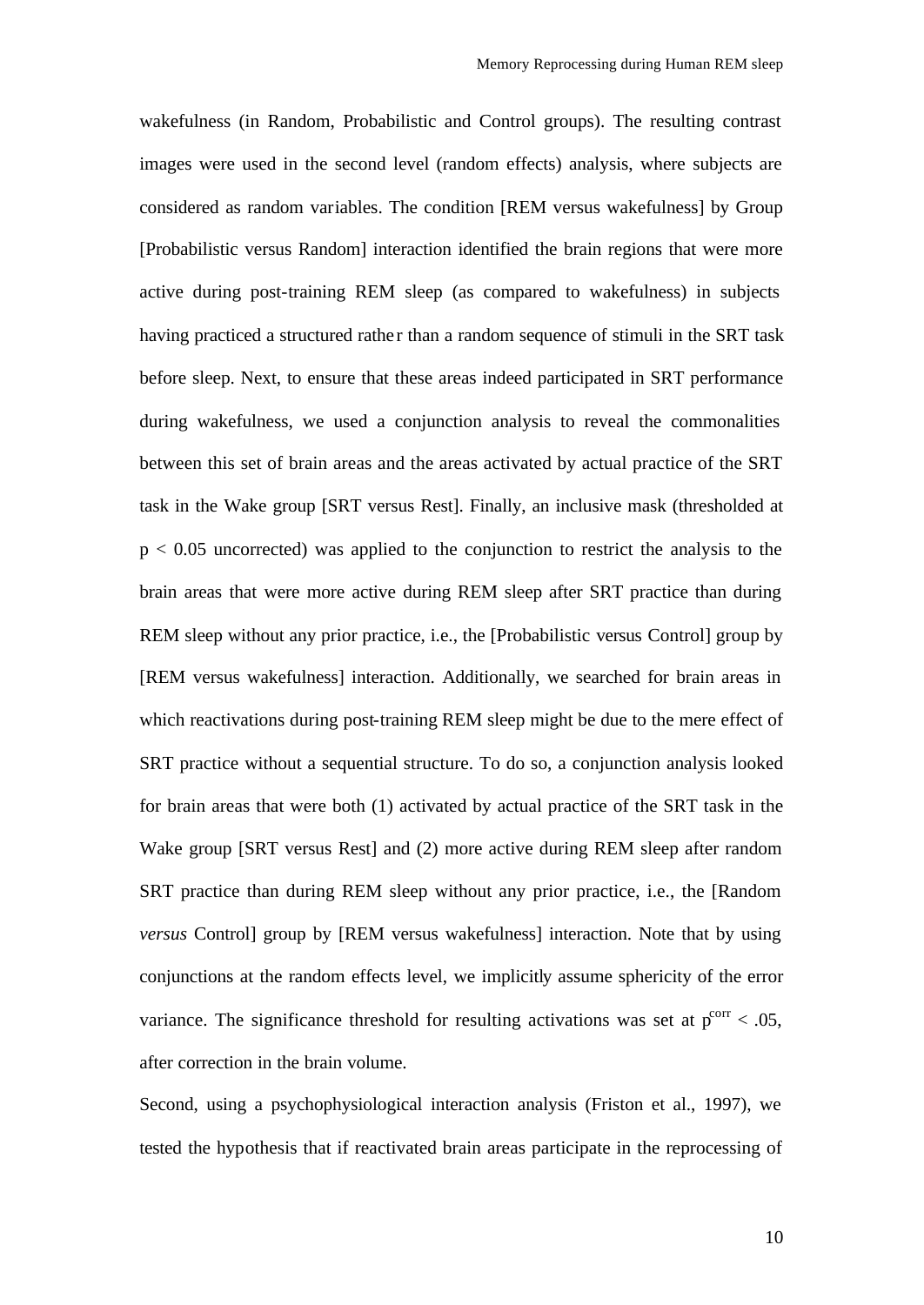probabilistic sequential information during post-training REM sleep, they should establish or reinforce functional connections with other brain regions known to be involved in high-order sequence learning during wakefulness. The effects of 3 covariates of interest were estimated according to the general linear model at each and every voxel using a fixed effect model. The 3 covariates consisted of the group effect (Probabilistic versus Random) and of the adjusted rCBF of two reference areas shown to be reactivated during post-training REM sleep depending on the presence of probabilistic rules in the training material (i.e., the left and right cuneus, coordinates - 30 -70 16 and 32 –68 12 mm; see Results section). The interaction analysis [Group by adjusted CBF in reference areas] identified the brain areas that were functionally more related to the activity in the cuneus during post-training REM sleep in subjects having practiced a struc tured rather than a random sequence. Neuroanatomical hypotheses were based on an independent study (Peigneux et al., 2000) showing significant involvement of the striatum (caudate nucleus and putamen) and of the middle (BA 10) and inferior frontal gyri (BA 44, 45, 46, 47) in high-order implicit learning during the practice of the probabilistic SRT task. Results in these regions were considered significant at  $p^{SVC}$  < .05, after correction in a small spherical volume (radius 20 mm). Significance level was otherwise set at  $p^{corr} < .05$ .

Finally, using an RFX model, we investigated the relationship between the strength of the memory traces acquired prior to sleep and subsequent modifications of regional cerebral activity during REM sleep in sequence-related cerebral areas. At the withinsubject level in the Probabilistic group, primary contrasts individually estimated the main effect of REM sleep versus wakefulness. At the between-subject level, this third analysis looked for the regression of pre-sleep high-order learning stabilized performance (mean RT [NG–G] differences in session B) on post-training CBF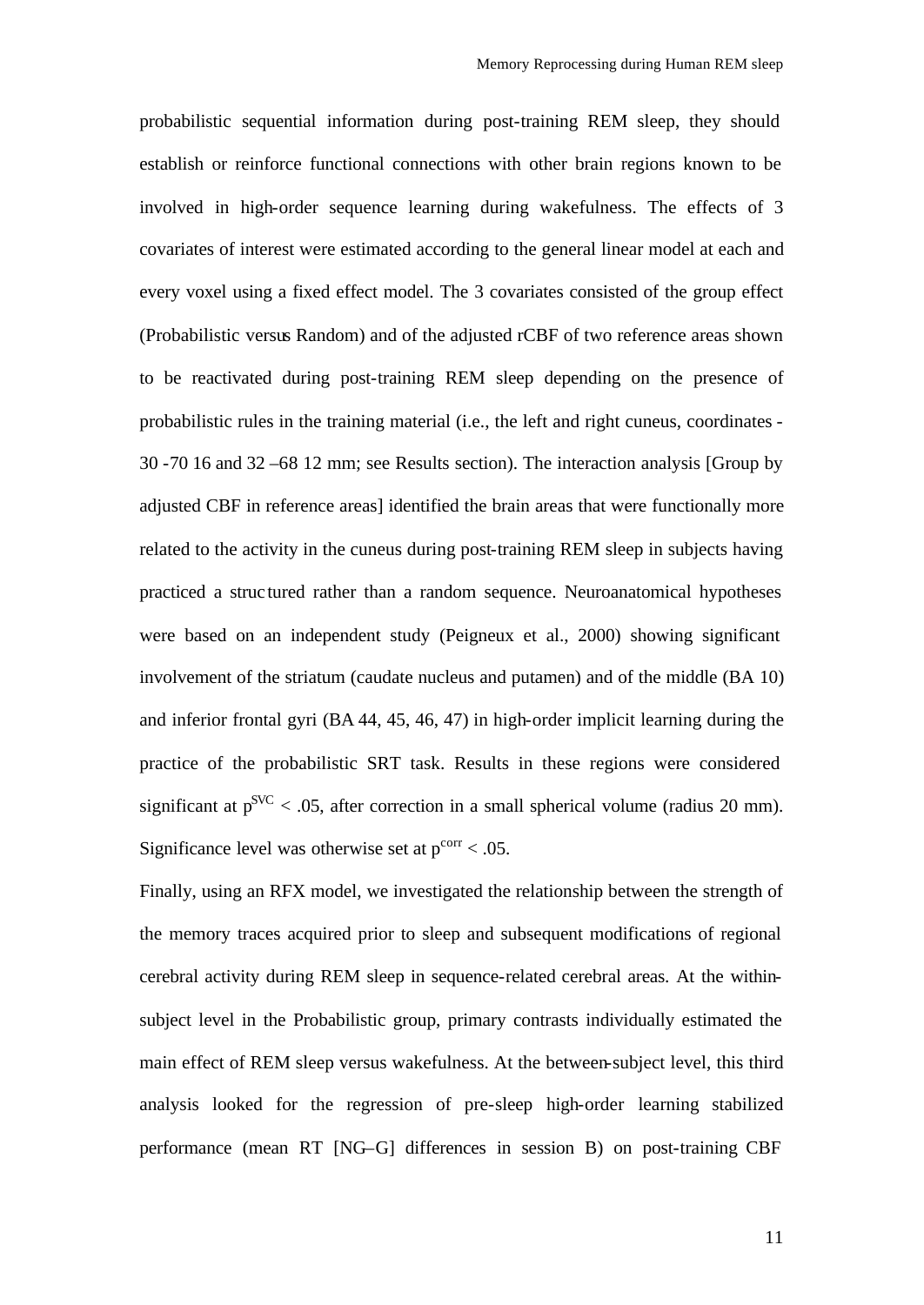variations during REM sleep (versus wakefulness). Statistical inferences were obtained at the voxel level in the small volume of the brain areas identified in the first analysis. To test if basic visuo-motor skill acquisition also contributes to subsequent rCBF changes during REM sleep, a fourth analysis similarly looked for the regression of pre-sleep low-order learning improvement (mean global RT in session B subtracted from the mean global RT in the 4 first blocks in session A, irrespective of item grammaticality) on post-training CBF variations during REM sleep (versus wakefulness) in both Probabilistic and Random groups. Statistical inferences were obtained at the voxel level in the small volume of the brain areas identified in the Maquet et al. (2000) analysis (i.e. Wake [SRT vs. Rest] in conjunction with the [Probabilistic vs. Control] by [REM vs. wakefulness] interaction).

# RESULTS

#### Behavioral data

Incorrect responses, values outside of 2 standard deviations from the mean and the first five trials of each block were discarded from the analyses. Figure 3 shows the mean RTs elicited by G and NG stimuli across the 72 blocks practiced during presleep (A, B) and post-sleep (C) sessions. Mean (standard deviation) session RTs elicited by G and NG stimuli were respectively 545 ( $\pm$  57) vs. 562 ( $\pm$  60) ms (session A), 507 ( $\pm$  33) vs. 533 ( $\pm$  38) ms (B), 425 ( $\pm$  24) vs. 447 ( $\pm$  30) ms (C) in the Probabilistic group, and 530 ( $\pm$  45) vs. 540 ( $\pm$  53) ms (A), 504 ( $\pm$  29) vs. 501 ( $\pm$  32) ms (B), 453 ( $\pm$  31) vs. 466 ( $\pm$  41) ms (C) in the Random group. A four-way analysis of variance (ANOVA) yielded a significant interaction effect between group [Probabilistic vs. Random], grammaticality [G vs. NG], session [A vs. B vs. C] and blocks [24 repetitions] factors,  $F(46,460) = 1.68$ ,  $p < .005$ .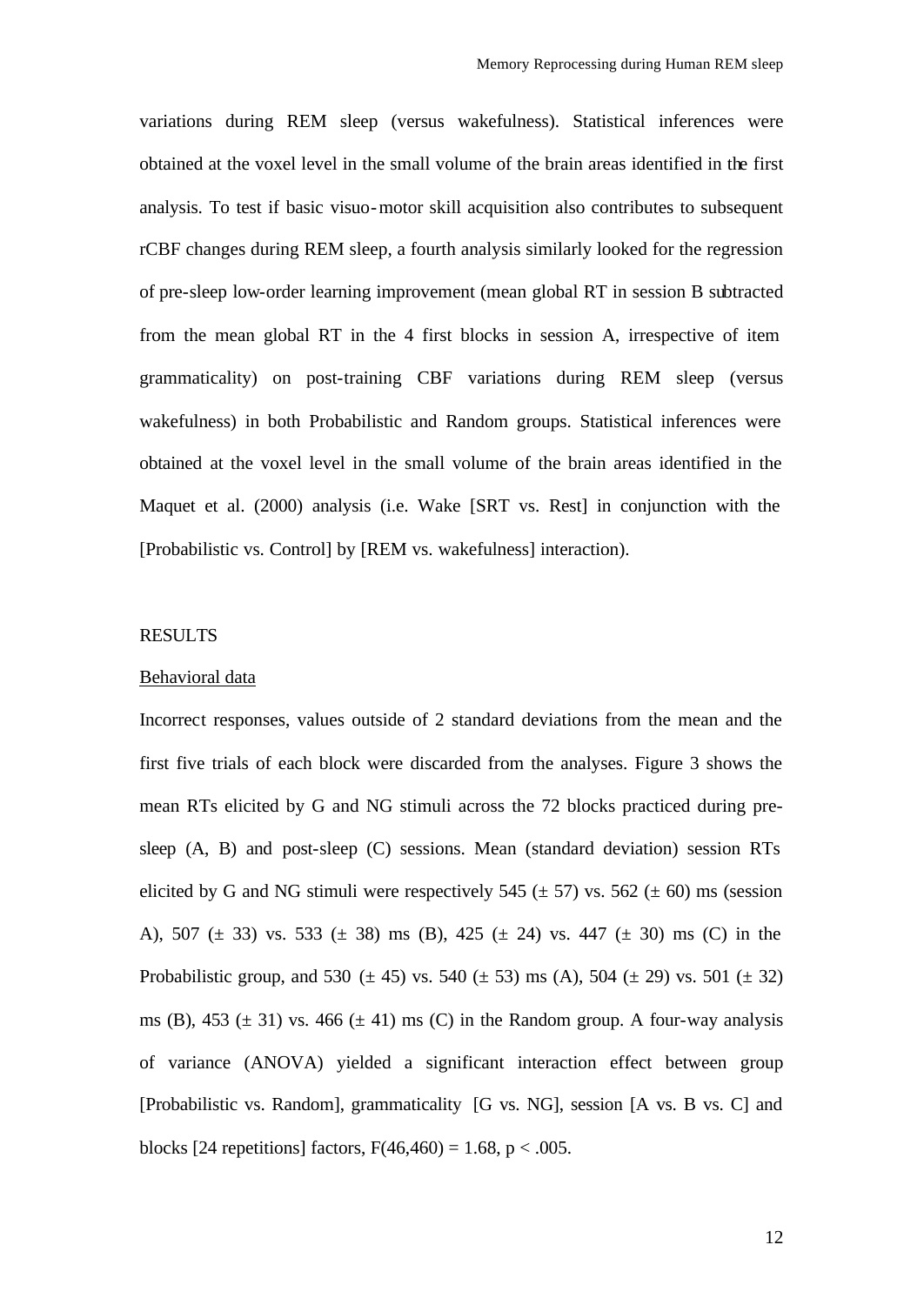With respect to elementary visuo-motor skill acquisition, the interaction effect between group [Probabilistic vs. Random], session [A vs. B vs. C] and blocks [24 repetitions] factors irrespective of grammaticality was non significant ( $p > .98$ ), suggesting that global reaction times changed in a similar way in subjects trained on probabilistic and random SRT material. Significant Session and Block effects (ps < .005) confirmed global RT improvement through practice. Overnight effect (B vs. C) was significant in both groups ( $ps < .05$ ) for simple visuo-motor acquisition.

With respect to high-order probabilistic rules learning, a three-way analysis of variance yielded a significant interaction effect  $(F(1,10) = 6.08, p < .05)$  between Group [Probabilistic vs. Random], Grammaticality [G vs. NG] and pre-sleep Session [A vs. B] factors. Post-hoc analyses showed that the effect of grammaticality in the Probabilistic group was significant during pre-sleep session B ( $p < .05$ ) but not during session A ( $p = 0.1$ ). This suggests, consistently with previous results, that learning of the sequential constraints set by the grammar is a gradual process (Cleeremans and McClelland, 1991; Jimenez et al., 1996). In the Random group, as expected given the absence of temporal context during learning, pseudo-grammaticality effects were not significant in pre-sleep sessions A and B ( $ps > .25$ ). During post-sleep session C, in which both groups were exposed to the probabilistic sequence, the effect of grammaticality was significant in the Probabilistic group ( $p < .05$ ). In the Random group, the effect of grammaticality turned significant in blocks 11 to 20 of session C  $(p < .05)$ . Demonstration of increasing sensitivity to sequential regularities when exposed to the probabilistic sequence during post-sleep session C in the Random group rules out the possibility that differences between Probabilistic and Random groups in post-training cerebral reactivation during REM sleep could be due to differences in learning abilities.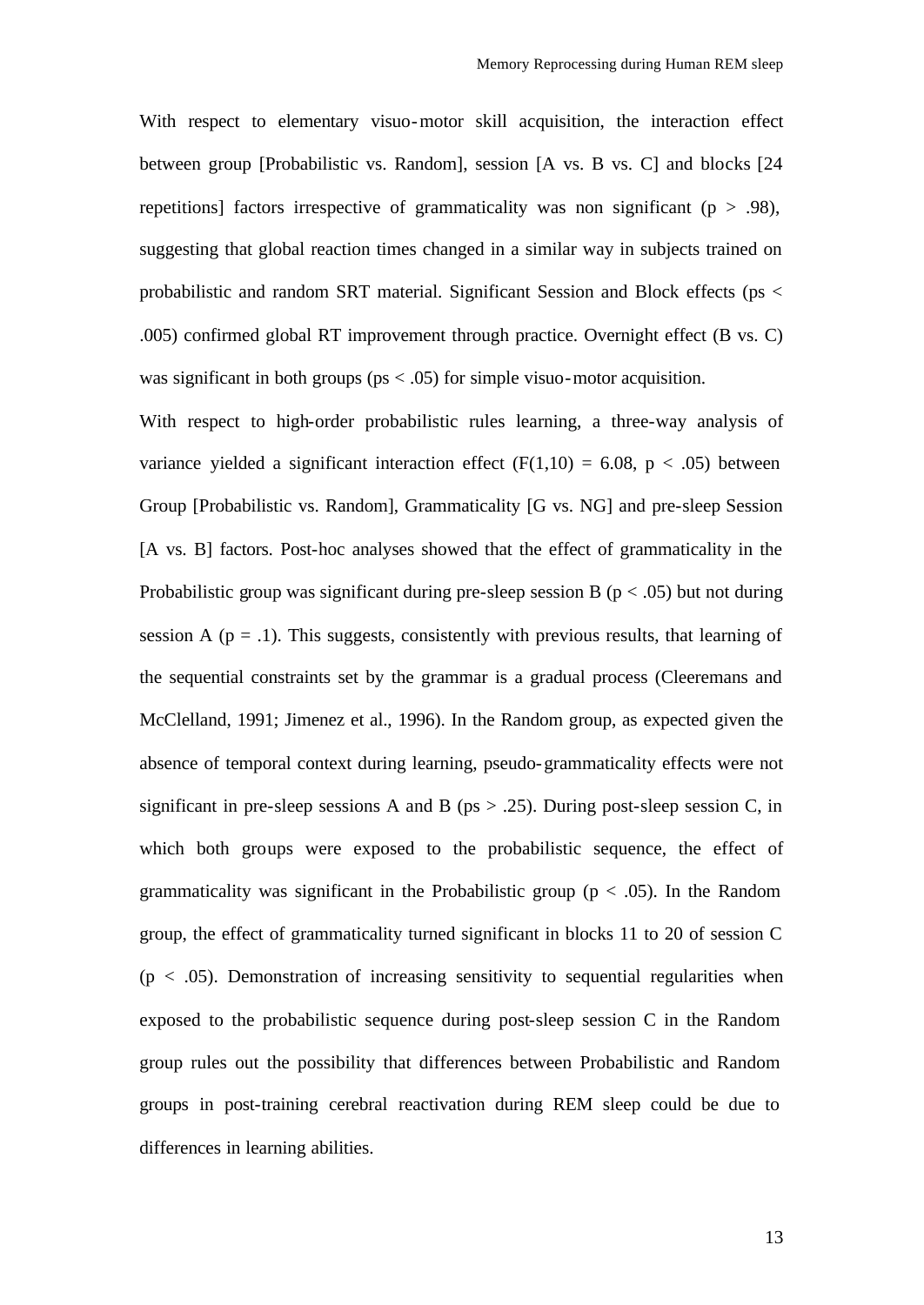In the Probabilistic group, RTs elicited by G stimuli were faster than RTs elicited by NG stimuli, more in the post-sleep than the pre-sleep session, but the overnight effect did not reach significance. However, we found that coefficients of variation significantly decreased overnight for G stimuli only  $(0.23 \text{ vs. } 0.21, \text{ p} < .01)$ , which may suggest a qualitative reorganization of the cognitive processes (Segalowitz and Segalowitz, 1993) engaged in sequential performance during post-sleep SRT session. In the generation task, the interaction effect between condition [Probabilistic group vs. Computerized simulation of random prediction], and grammaticality [G vs. NG] factors was non significant,  $F(1,34) = 1.18$ ,  $p < .29$ , thus suggesting that subjects' performance on the explicit generation task did not differ from chance and that learning was therefore essentially implicit.

### Brain imaging

Preliminary analyses conducted on primary contrasts irrespective of prior experience revealed common rCBF increase during REM sleep (versus wakefulness) in Random, Probabilistic and Control groups in a set of brain areas previously reported to be involved in REM sleep generation (Maquet et al., 1996; Braun et al., 1998), including brainstem and thalamus, limbic (amygdaloid complexes, hippocampal formation, anterior cingulate cortex), pre- and post-central, and temporo-occipital areas ( $p < .001$ ) uncorrected).

The first analysis showed that rCBF in the left [standard stereotactic coordinates -30 – 70 16 mm] and right [32 –68 12 mm] cuneus both increased during SRT practice (Wake group) and increased more during post-training REM sleep in Probabilistic than Random group ( $p^{corr}$  < .05; Figure 4a). The reactivation of these areas during post-training REM sleep is specifically related to the presence of sequential organization in the material to be learned. At a lower statistical threshold ( $p < .001$ ,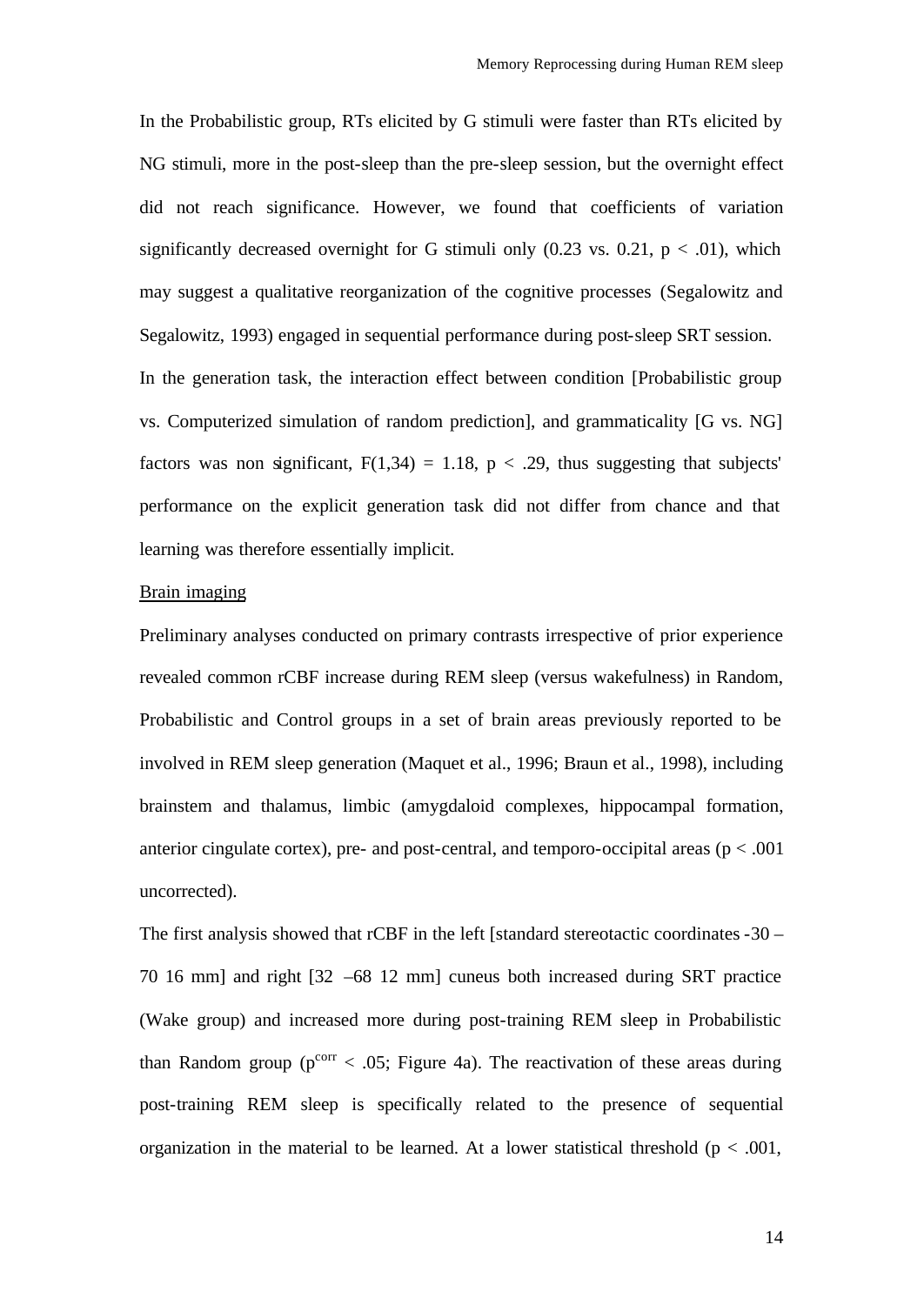uncorrected), additional reactivations were found in the premotor cortex  $[-24 \ 0 \ 52]$ mm] and mesencephalon  $[-2, -36, -18, -18, -18]$  mm]. Peak coordinates in these areas are less than 12 mm from previously published brain areas that activated more during REM sleep in the Probabilistic than in the Control group and also during SRT practice in the Wake group (see Table 6 in Maquet et al., 2000). Slight shifts of the location of peak activation sites were expected due to the transition from a fixed-effect analysis in the Maquet et al. (2000) study to a random-effect analysis in the present study. Also, activity in the thalamus increased more during REM sleep after the practice of the probabilistic than the random sequence  $[16 -34 -4; p < .001]$ , but was not conjointly activated during the SRT task. The additional analysis failed to reveal brain areas in which rCBF both increased during SRT practice in the Wake group and increased more during post-training REM sleep in Random than Control group ( $p^{corr}$ ) .17), suggesting that random practice on the SRT task is not likely to elicit significant rCBF modifications in the post-training REM sleep.

Second, the psychophysiological interaction analysis showed that rCBF in the left and right cuneus (at stereotactic coordinates cited above) correlated significantly more with CBF during post-training REM sleep in Probabilistic than Random group in the left  $[18 - 12 \ 20 \text{ mm}]$  and right  $[-16 - 6 \ 24 \text{ mm}]$  caudate nucleus, respectively  $(p^{\text{SVC}} <$ .05; Figure 4b).

Third, the regression analysis revealed a significant correlation (Figure 5) between pre-sleep high-order learning performance level during session B [mean rT[NG-G]) and subsequent REM sleep CBF changes (versus wakefulness) in the anterior portion of the cuneus, i.e. the depth of the right parieto-occipital fissure (26 -70 24 mm in standard anatomical space, coefficient of correlation  $r = 0.87$ ), and in the cingulate sulcus (22 - 26 32 mm,  $r = 0.94$ ; ps < .001, uncorrected). The correlation between CBF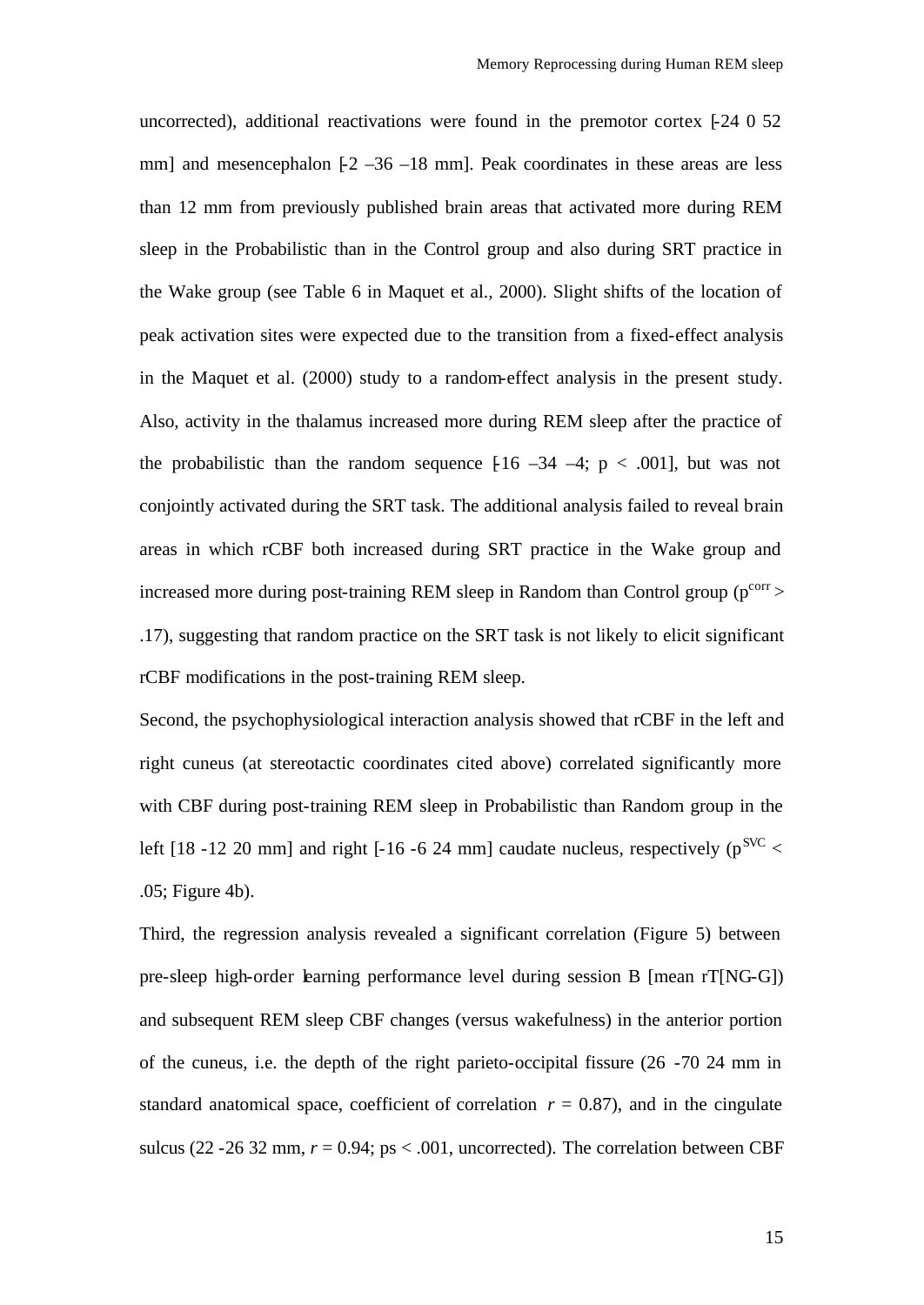and pre-sleep performance in the Probabilistic group reflects a modulatory role of the level of prior learning on CBF activity during the subsequent REM sleep. Finally, the fourth analysis failed to reveal any significant correlation between pre-sleep low-order learning performance improvement (mean RT) and rCBF variations during REM sleep in Probabilistic and Random groups.

# DISCUSSION

We have shown that during post-training REM sleep, rCBF in left and right cuneus increased more in subjects who had been previously trained on a probabilistic sequence of stimuli rather than on a random one. Importantly, both groups had been exposed to identical SRT tasks that differed only in the underlying sequential structure of the stimuli prior to sleep. Our results therefore suggest that reactivation of neural activity in the cuneus during post-training REM sleep is not merely due to the acquisition of basic visuo-motor skills. Rather, it reflects the reprocessing of elaborated information about the sequential contingencies contained in the learned material. This interpretation is further corroborated by the finding that rCBF during post-training REM sleep is modulated by the level of high-order, but not low-order, learning attained prior to sleep. Therefore, these results suggest that neural activity during REM sleep in brain areas already engaged in the learning process during wakefulness could be modulated both by the *sequential structure* of the practiced material and by the *amount of high-order learning* achieved prior to sleep.

*Methodological note: Functional connectivity and the integrative brain during posttraining sleep*

Brain function relies on both functional segregation and integration (Friston, 2002). Segregation indicates that specific brain areas participate in the treatment of certain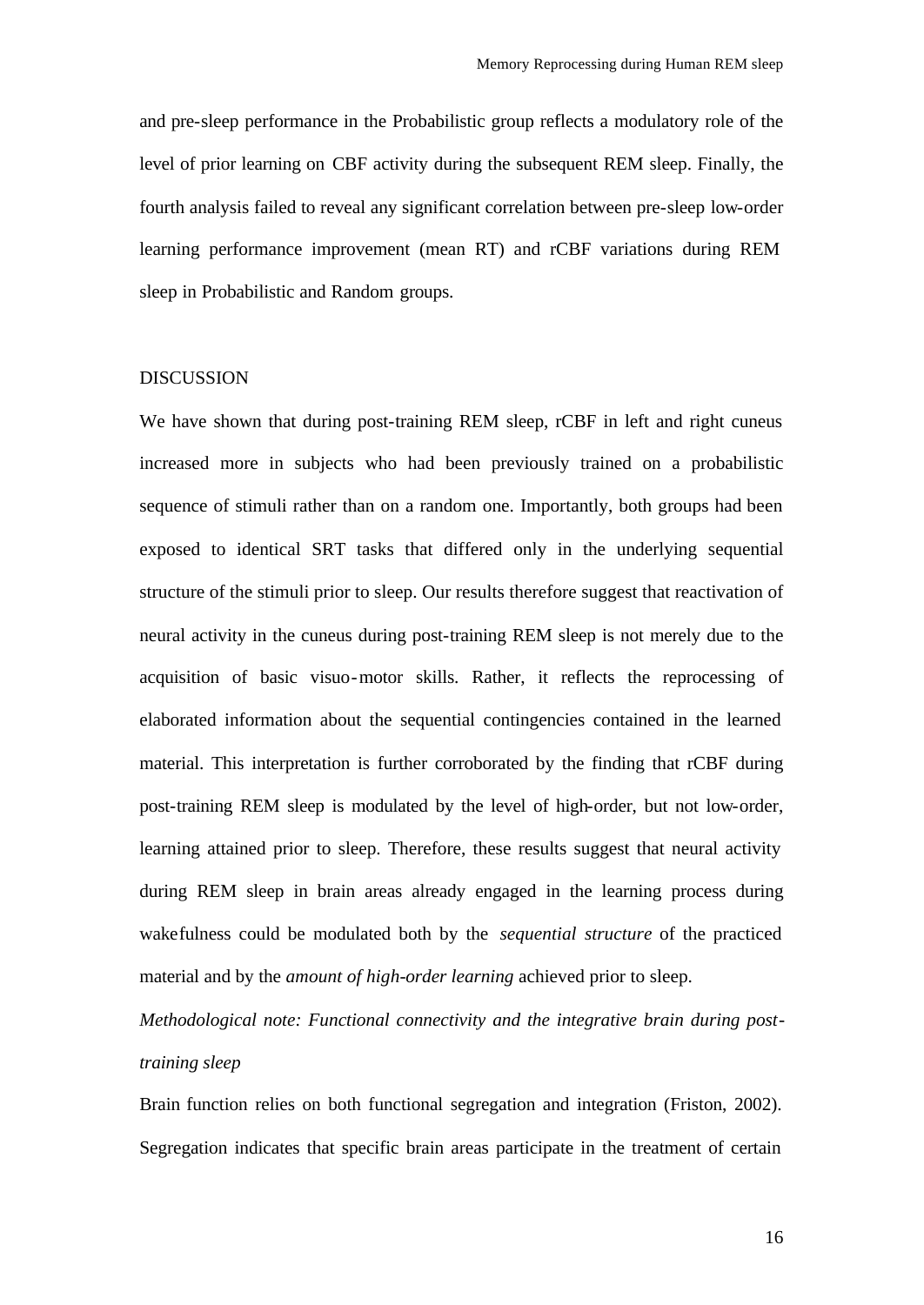types of information, whereas integration emphasizes that cerebral functions emerge from cooperative activity between various brain areas. Our first analysis revealed more experience-dependent activity in the bilateral cuneus during REM sleep after probabilistic than random SRT training. The following psychophysiological interaction showed that rCBF activity in the cuneus during post-training REM sleep correlates tightly more to caudate nucleus activity in the Probabilistic than in the Random group. The two analyses fundamentally differ. The former indicates that segregated brain areas are specifically engaged in the post-processing of sequential information, because cuneus activity is both present during SRT practice and higher during REM sleep (versus Wake) in the Probabilistic than in the Random group. On the other hand, the psychophysiological interaction emphasizes cortical integration (Friston *et al.*, 1997) and tests for a difference in the regression slope of activity between remote areas over time under different levels of a psychological factor. These regression slopes can be thought of as a measure of coupling in the sense that they reflect the change in one area for a unit change in another area. Therefore, the analysis indicates that coupling of cuneus and caudate nucleus activity during post-training REM sleep is increased by the presence of a sequential structure in the SRT task, which do not entail that mean caudate activity is higher in the Probabilistic than in the Random group. Moreover, our current knowledge of the cerebral correlates of sleep mechanisms is still fragmentary. It is likely that the amplitude of the reactivation in cortical and subcortical areas is modulated at the regional level by sleep mechanisms. This may explain why caudate nucleus activity did not show off in the same (segregation) analysis that showed cuneus reactivation. Further studies will be needed to elucidate regional differences in post-training reactivation during sleep between areas engaged in training during wakefulness.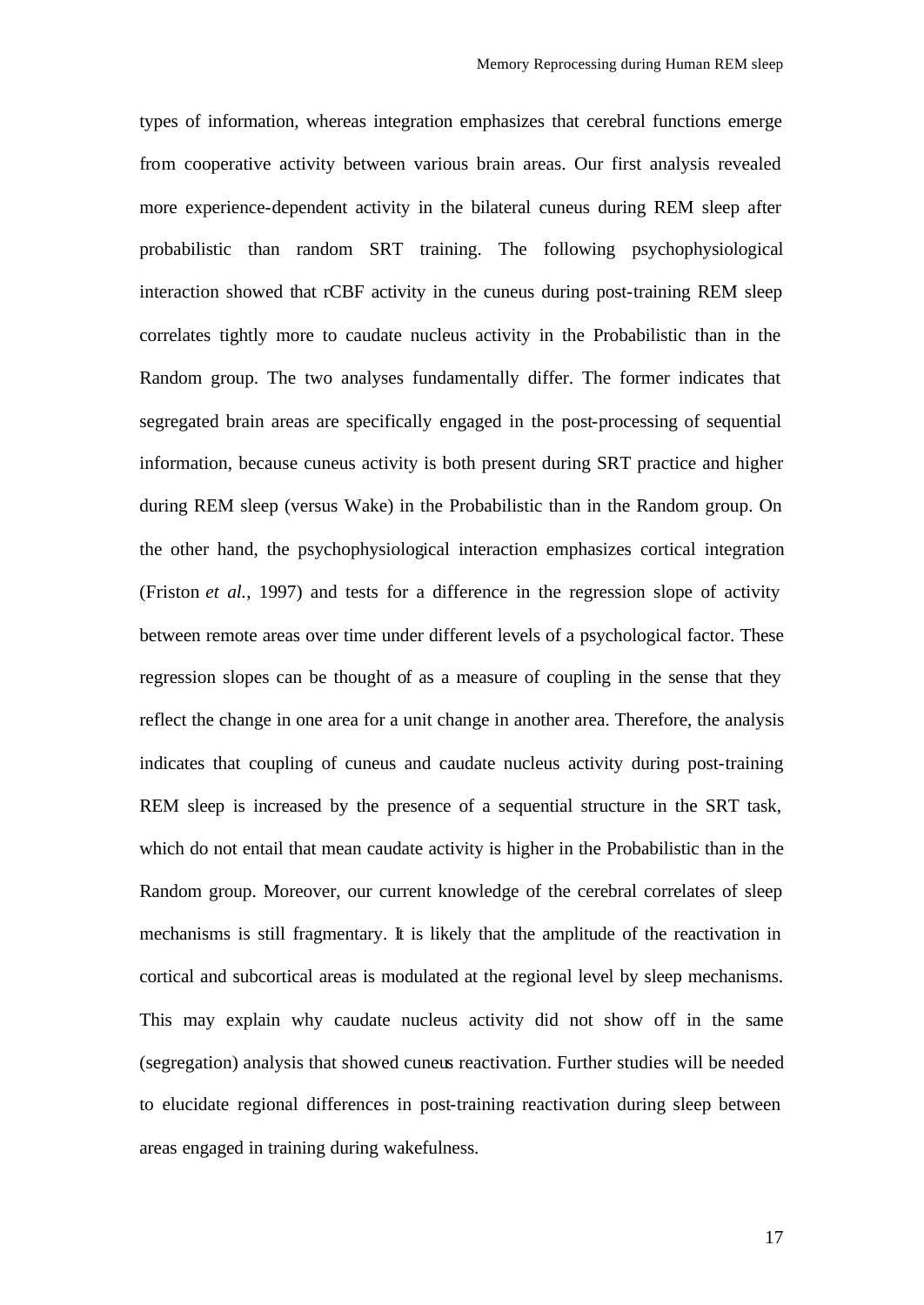*Does the sleeping brain like structure? Importance of the structure of the learned material for memory processing*

The processing of recent memories during post-training sleep does not seem to be initiated unless the material to be learned is structured. If the material does not contain any structure, as is the case in the random SRT task, no significant post-training REM sleep reactivation was observed. Although we cannot preclude the hypothesis that absence of significant reactivations during post-training REM sleep in the Random group might be due to limited sensitivity of the  $H<sub>2</sub><sup>15</sup>O$  PET technique, the results are consistent with previous experiments. At the behavioral level, increase in REM sleep duration is observed in rats after aversive conditioning in which a tone is paired with a footshock, but not after pseudo-conditioning in which the tone and the footshock are given unpaired (Bramham et al., 1994). Using a similar procedure at the systems level, tone-evoked responses are obtained in the medial geniculate nucleus (Hennevin et al., 1993) and in the hippocampus (Maho et al., 1991) during REM sleep after a conditioning procedure initiated at wake, but not after pseudo-conditioning. Likewise in humans, REM sleep percentage increases after learning textbook passages, but only when they are meaningful (Verschoor and Holdstock, 1984). A similar situation involves material so complex that its underlying structure cannot be extracted through practice. For instance, post-training modifications of the sleep architecture (in this case, increases of Stage 2 sleep duration) have been reported in humans after virtual maze exploration only when the complexity of the maze allowed subjects to learn their way and form a cognitive map (Meier-Koll et al., 1999).

*Does the level of learning modulate regional brain activity during post-training REM sleep?*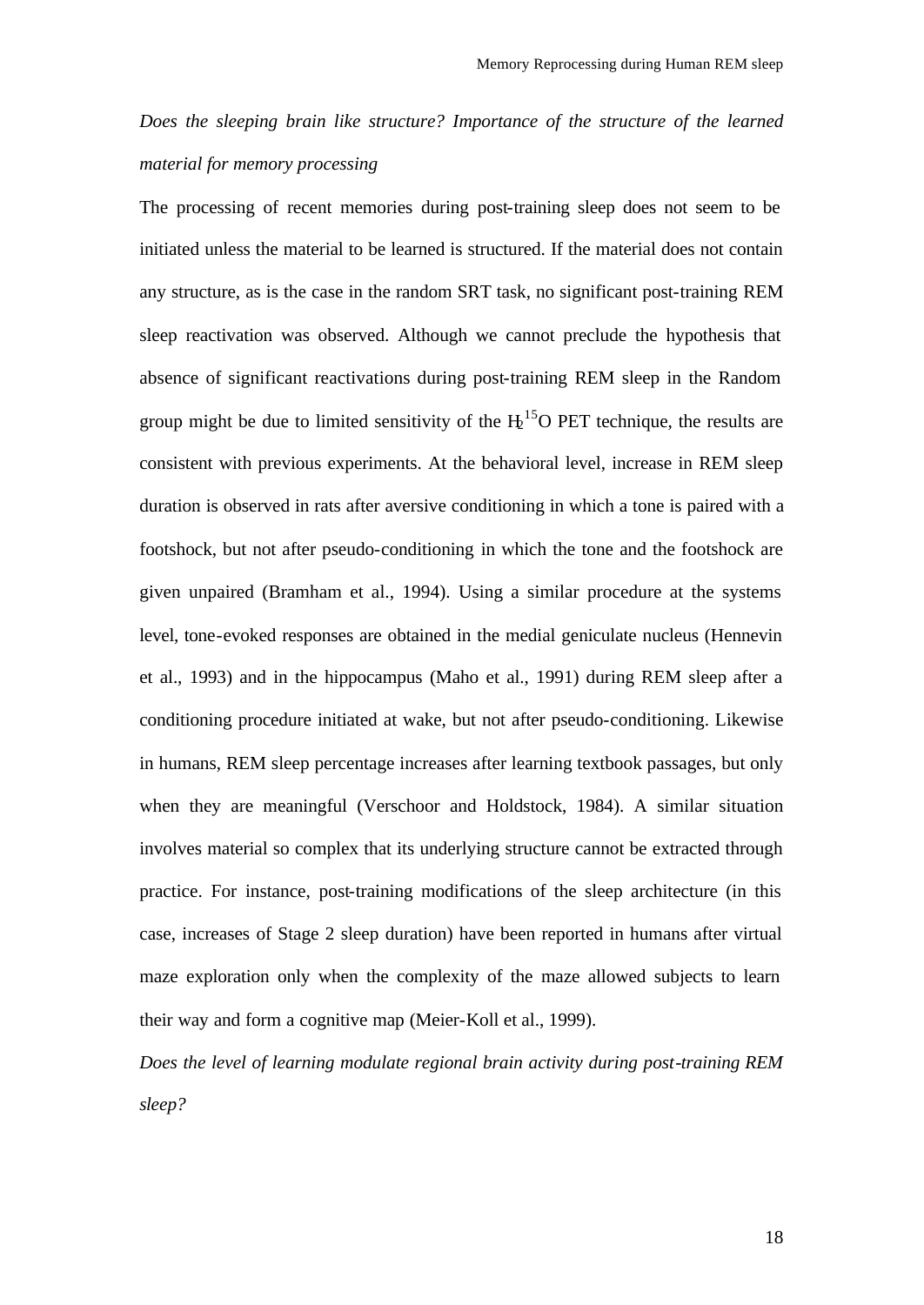The present data further indicate that the level of prior learning influences the activity in the cuneus during subsequent sleep. In both cerebral hemispheres, the location of the activation peak is less than 8 mm apart from the activation of the cuneus revealed by the first analysis. This result is remarkable, given that the design matrices of these two analyses were completely different. At the behavioral level, animal studies have already shown that an increase in the amount of post-training REM sleep only occurs when a sufficient level of learning has been reached (Dujardin et al., 1990; Hennevin et al., 1995; Smith, 1995). Accordingly in humans, post-training modifications of sleep parameters are also observed after conditioning in babies, but only when the stimulus-response association had been successfully learned (Paul and Dittrichova, 1975). At the systems level, experience-dependent replay of neuronal activity during REM sleep has been already demonstrated in animals (Poe et al., 2000; Louie and Wilson, 2001), but not yet proven behaviorally relevant since the link between the performance and the ensuing neural pattern during sleep has never been demonstrated (Peigneux et al., 2001). Here, we provide the first evidence that the strength of rCBF reactivation during post-training REM sleep depends on prior learning level in humans. The demonstration that neural activity that occurs during REM sleep is modulated by the level of performance achieved prior to sleep strongly supports the hypothesis that sleep is actively involved in the processing of recent memory traces. The demonstration that extended sleep deprivation prevents improvement in highorder sequence learning (Cajochen et al., 2002) gives further support to this hypothesis.

*Functional relationships between REM sleep and the processing of implicit memories*  The respective role of non-REM and REM sleep in memory consolidation is still debated (Peigneux et al., 2001; Smith, 2001). The dual-process hypothesis proposes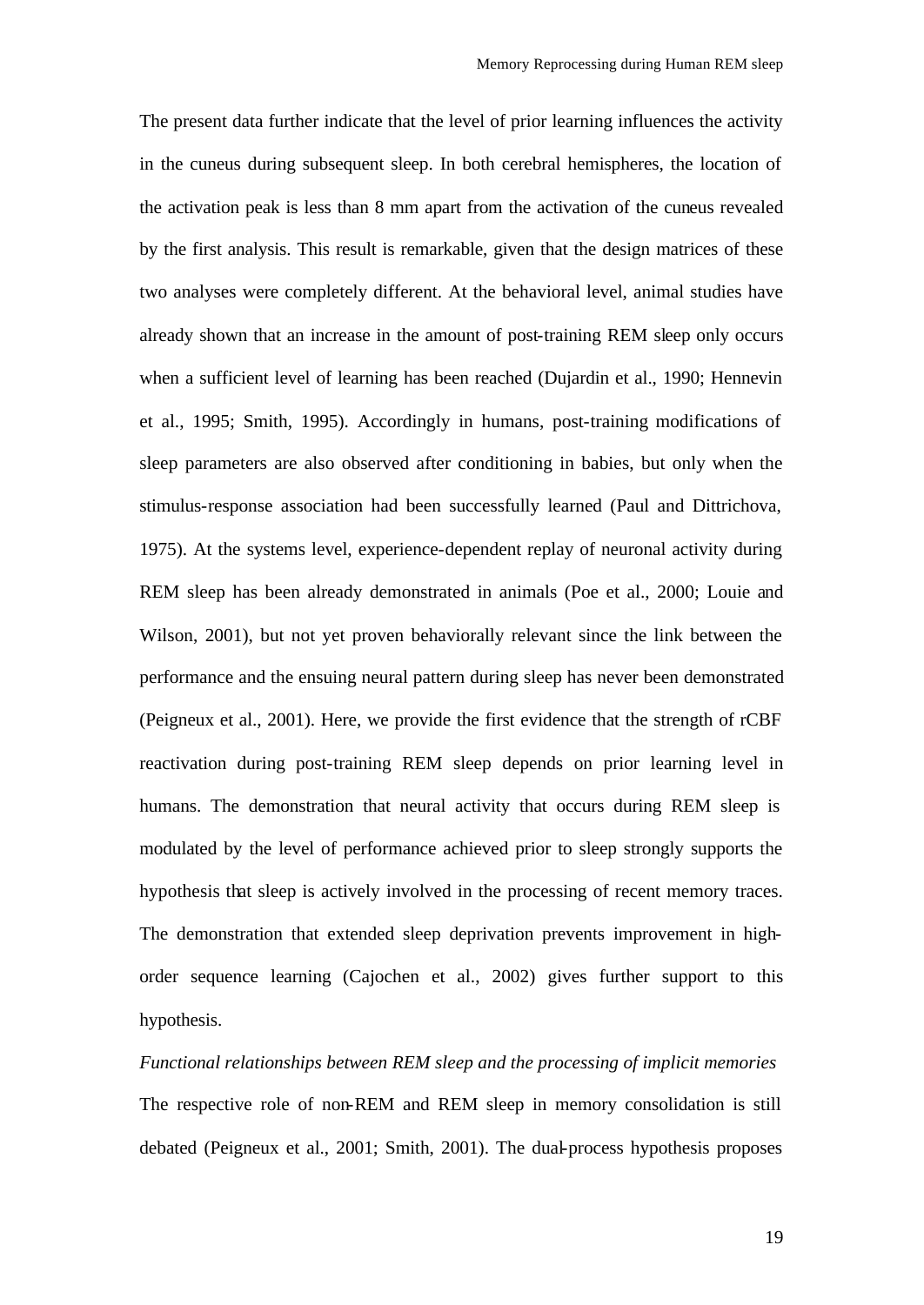that REM sleep facilitates consolidation of non-declarative memories (Smith, 1995; Plihal and Born, 1997, 1999; Smith, 2001) whereas non-REM sleep is more specifically involved in the processing of declarative memories (Plihal and Born, 1997, 1999).

Learning the probabilistic SRT task is an implicit process. Behavioral data indicate that subjects show greater sensitivity to the sequential structure of the material during the indirect (SRT) task than during the direct (generation) task. According to Merikle and Reingold (1991), these results suggest that most of the knowledge acquired after extended practice (up to 14760 items) with the probabilistic SRT task was unconscious. At the systems level, we have found that the cuneus establishes or reinforces functional connections with the caudate nucleus during REM sleep following probabilistic SRT practice. The cuneus, which participates in the processing of the probabilistic sequence both during SRT practice and post-training REM sleep, has been previously shown to be activated during sequential information processing at wake (Schubotz and von Cramon, 2001). However, it is not commonly seen as a critical component of sequence learning. In contrast, the striatum is known to participate in implicit sequence learning (Grafton et al., 1995; Rauch et al., 1995; Rauch et al., 1997) and specifically in the encoding of the temporal context set by the previous stimulus in the probabilistic SRT task (Peigneux et al., 2000). The finding that the strength of the functional connections between cuneus and striatum is increased during post-training REM sleep suggests the involvement of the basal ganglia in the off-line reprocessing of implicitly acquired high-order sequential information. Our results are therefore consistent with the hypothesis that REM sleep facilitates consolidation of non-declarative memories. However, experiencedependent reactivation of neuronal ensembles during non REM sleep after the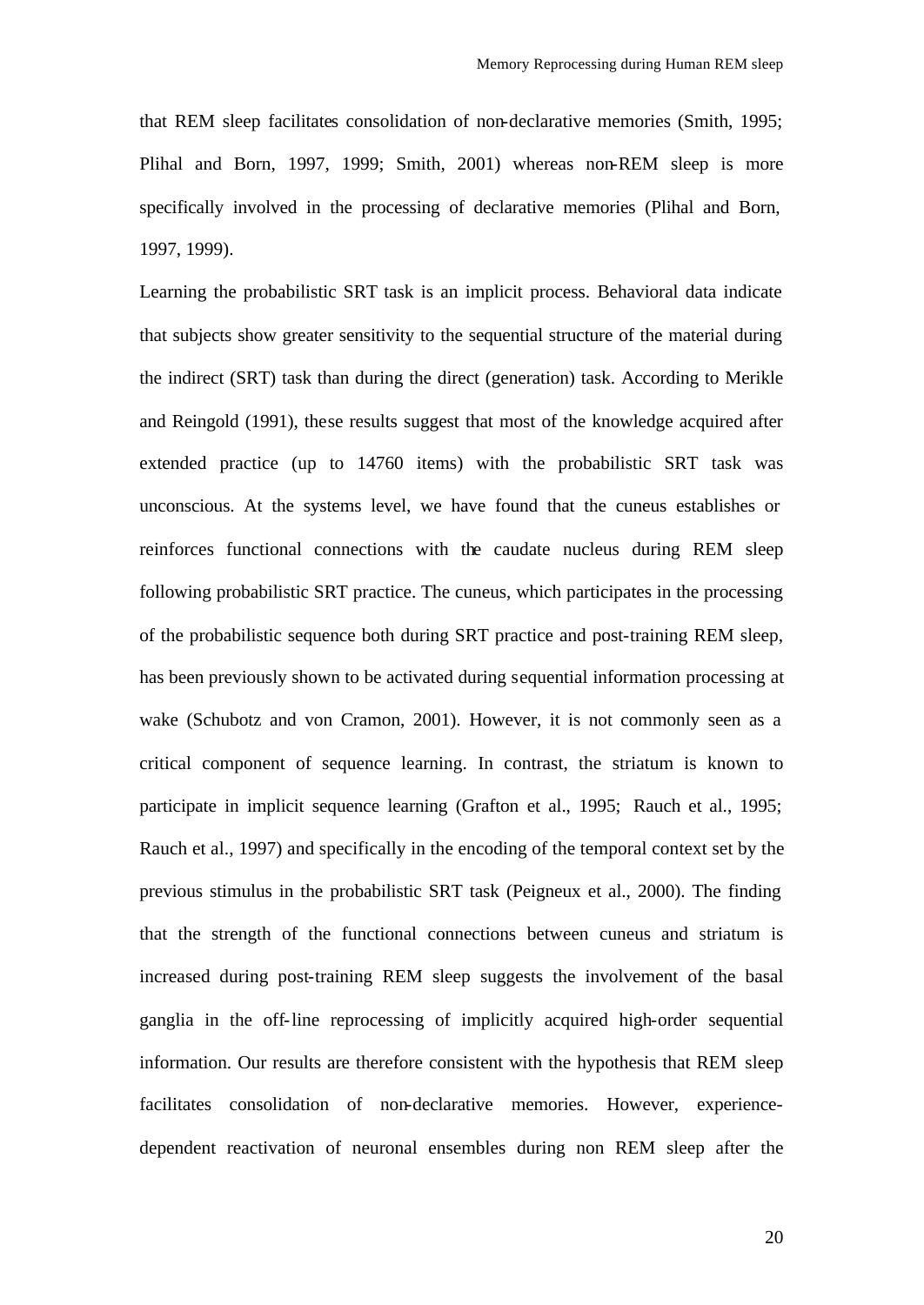acquisition of declarative memories should be demonstrated to further validate this dual-process hypothesis.

Finally, alternative interpretations suggest that the consolidation of memory traces during post-training sleep would require the succession of non-REM and REM sleep episodes (Giuditta et al., 1995; Gais et al., 2000; Stickgold et al., 2000). The present data can neither confirm or infirm these hypotheses. Future research is needed to better characterize the functional importance of non REM sleep, REM sleep and their dynamic relationships in the consolidation of memory during sleep.

#### Acknowledgements:

The authors thank P. Hawotte, J.-L. Genon, C. Mesters and G. Hodiaumont for excellent technical assistance. The study was supported by FNRS (Fonds National de la Recherche Scientifique), FMRE (Fondation Médicale Reine Elisabeth), Research Fund of ULg, grant HPRN-CT-1999-00065 from the European Commission, and PAI/IAP Interuniversity Pole of Attraction P5/04. AC, AD, CP, FC, PM and SL are supported by FNRS.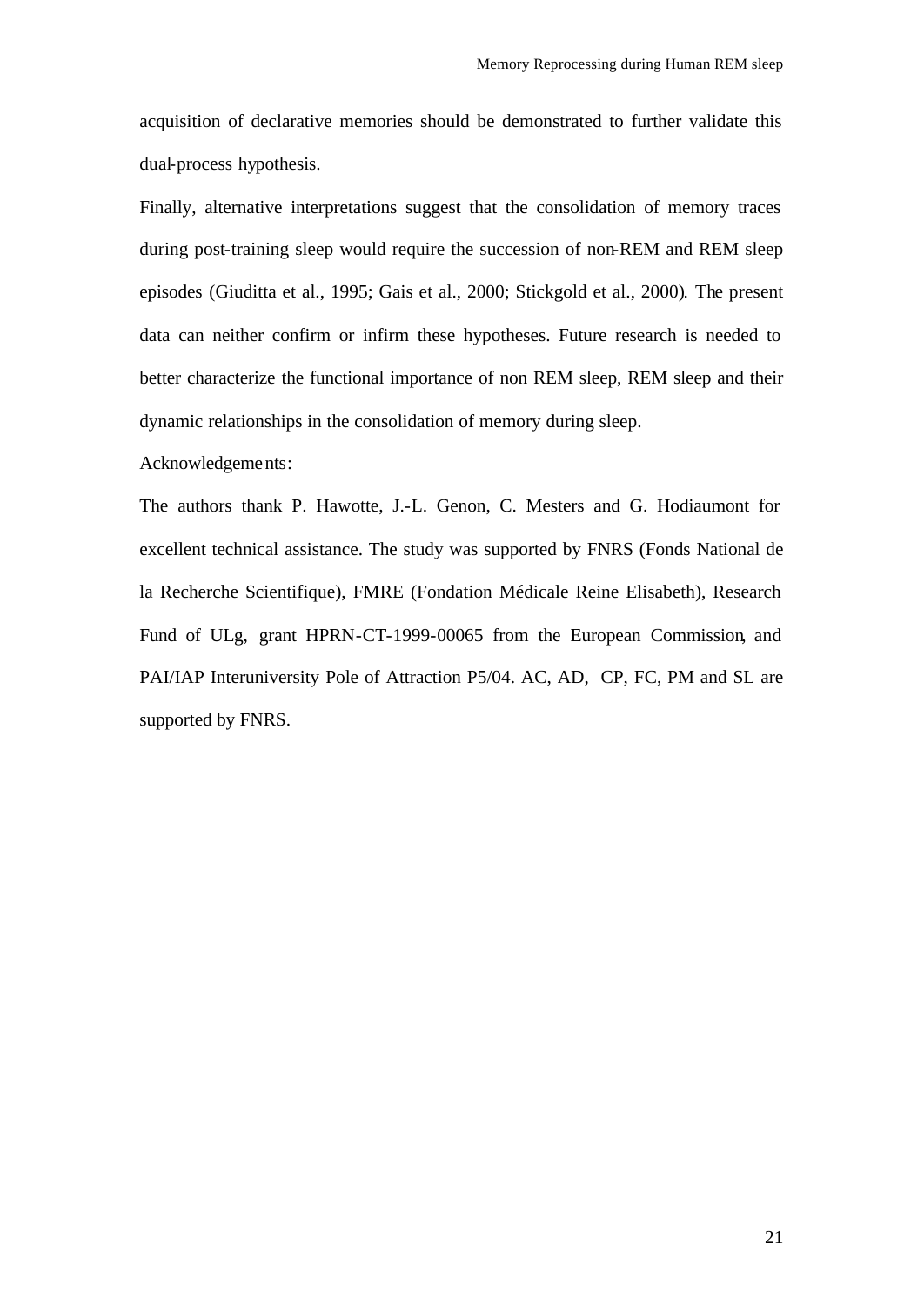#### REFERENCES

- Bramham C.R., Maho C., Laroche S. (1994) Suppression of long-term potentiation induction during alert wakefulness but not during 'enhanced' REM sleep after avoidance learning. Neuroscience 59:501-509.
- Braun A.R., Balkin T.J., Wesensten N.J., Gwadry F., Carson R.E., Varga M., Baldwin P., Belenky G., Herscovitch P. (1998) Dissociated pattern of activity in visual cortices and their projections during human rapid eye movement sleep. Science 279:91-95.
- Brett M., Bloomfield P., Brooks D.J., Stein J.F., Grasby P. (1999) Scan order effects in PET activation studies are caused by motion artefact. Neuroimage 9:S56.
- Cajochen C., Knoblauch V., Kraüchi K., Graw P., Wirz-Justice A., Wallach D. (2002) Sequence learning depends on sleep, the level of sleep pressure and circadian phase. J. Sleep Res. 11:30-31.
- Cleeremans A., McClelland J.L. (1991) Learning the structure of event sequences. J. Exp. Psychol. Gen. 120:235-253.
- Dujardin K., Guerrien A., Leconte P. (1990) Sleep, brain activation and cognition. Physiol. Behav. 47:1271-1278.
- Frackowiak R.S.J., Friston K.J., Frith C.D., Dolan R.J., Mazziotta J.C. (1997) Human brain function. San Diego: Academic Press.
- Friston, K. 2002. Beyond phrenology: What can neuroimaging tell us about distributed circuitry? Annu. Rev. Neurosci. 25: 221-250.
- Friston K., Holmes A., Worsley K.J. (1999) How many subjects constitute a study? Neuroimage 10:1-5.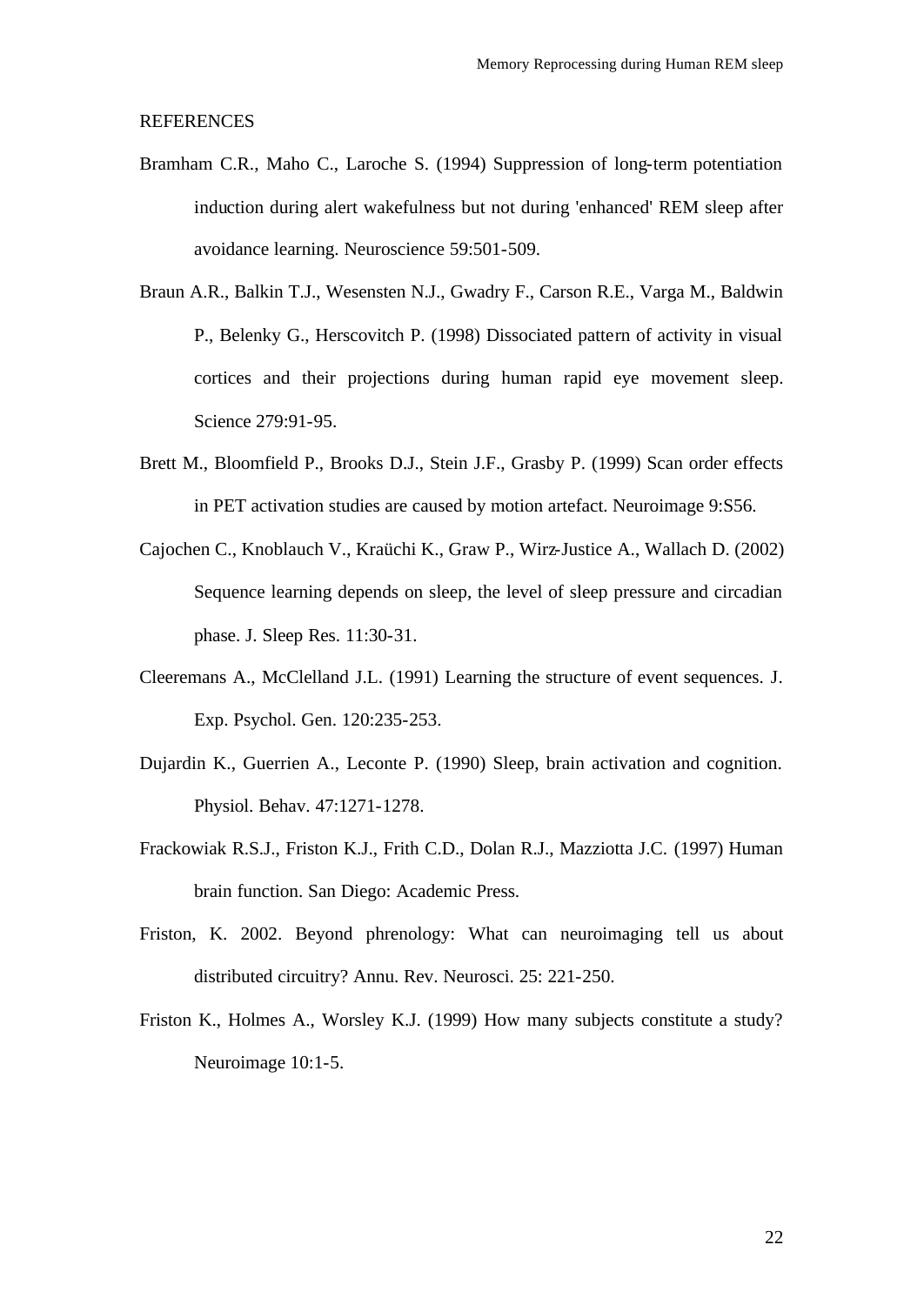- Friston K.J., Buechel C., Fink G.R., Morris J., Rolls E., Dolan R.J. (1997) Psychophysiological and modulatory interactions in neuroimaging. Neuroimage 6:218-229.
- Gais S., Plihal W., Wagner U., Born J. (2000) Early sleep triggers memory for early visual discrimination skills. Nature Neurosci. 3:1335-1339.
- Giuditta A., Ambrosini M.V., Montagnese P., Mandile P., Cotugno M., Zucconi G.G., Vescia S. (1995) The sequential hypothesis of the function of sleep. Behav. Brain Res. 69:157-166.
- Grafton S.T., Hazeltine E., Ivry R. (1995) Functional mapping of sequence learning in normal humans. J. Cogn. Neurosci. 7:497-510.
- Hennevin E., Maho C., Hars B., Dutrieux G. (1993) Learning-induced plasticity in the medial geniculate nucleus is expressed during paradoxical sleep. Behav. Neurosci. 107:1018-1030.
- Hennevin E., Hars B., Maho C., Bloch V. (1995) Processing of learned information in paradoxical sleep: relevance for memory. Behav. Brain Res. 69:125-135.
- Jimenez L., Mendez C., Cleeremans A. (1996) Comparing direct and indirect measures of sequence learning. J. Exp. Psychol. Learn. Mem. Cogn. 22:948- 969.
- Louie K., Wilson M.A. (2001) Temporally structured replay of awake hippocampal ensemble activity during Rapid Eye Movement sleep. Neuron 29:145-156.
- Maho C., Hennevin E., Hars B., Poincheval S. (1991) Evocation in paradoxical sleep of a hippocampal conditioned cellular response acquired during waking. Psychobiology 19:193-205.

Maquet P. (2001) The role of sleep in learning and memory. Science 294:1048-1052.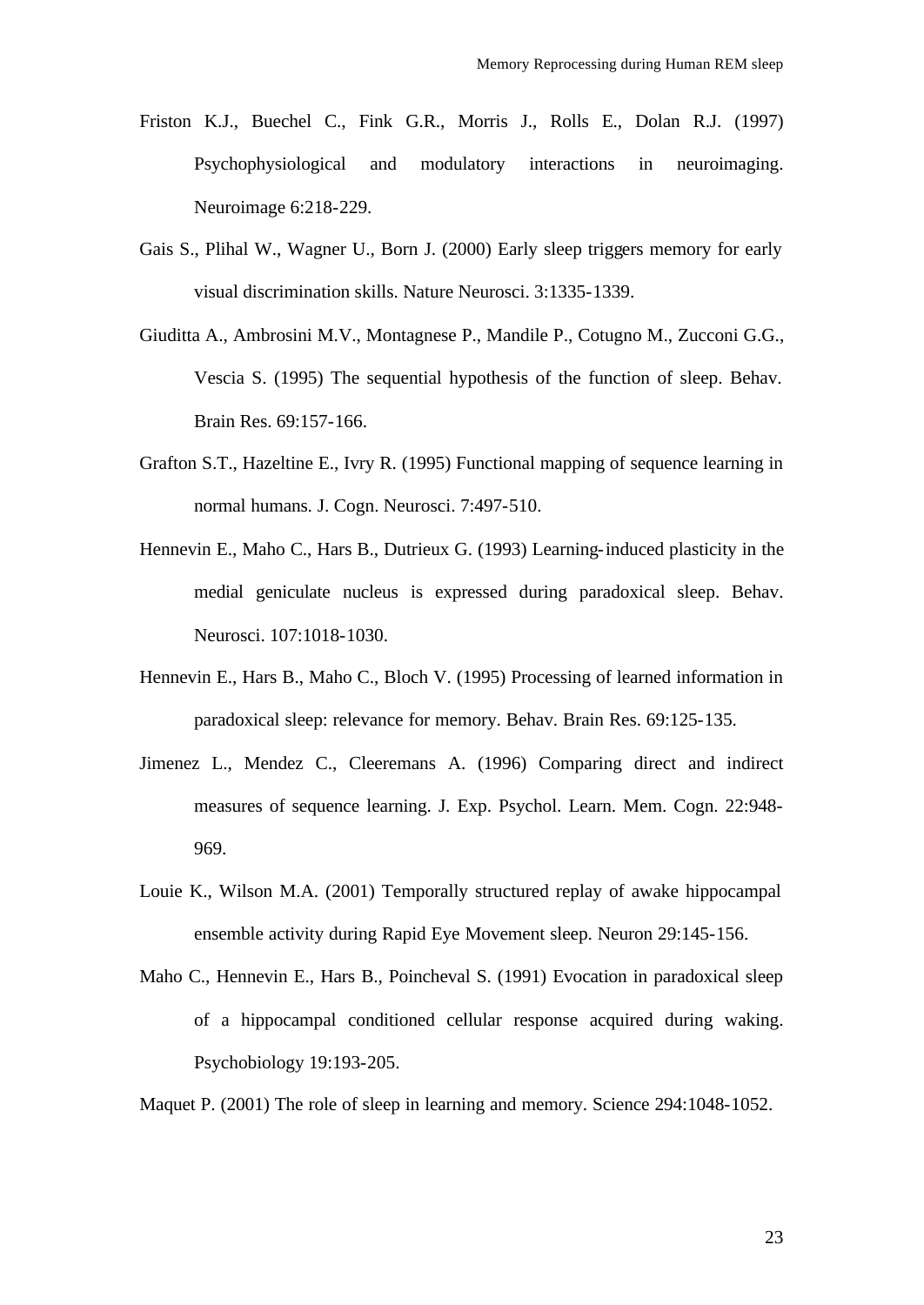- Maquet P., Péters J.-M., Aerts J., Delfiore G., Degueldre C., Luxen A., Franck G. (1996) Functional neuroanatomy of human rapid-eye-movement sleep and dreaming. Nature 383:163-166.
- Maquet P., Laureys S., Peigneux P., Fuchs S., Petiau C., Phillips C., Aerts J., Delfiore G., Degueldre C., Meulemans T., Luxen A., Franck G., Van der Linden M., Smith C., Cleeremans A. (2000) Experience-dependent changes in cerebral activation during human REM sleep. Nature Neurosci. 3:831-836.
- Meier-Koll A., Bussman B., Schmidt C., Neuschwander D. (1999) Walking through a maze alters the architecture of sleep. Percept. Mot. Skills 88:1141-1159.
- Merikle P.M., Reingold E.M. (1991) Comparing direct (explicit) and indirect (implicit) measures to study unconscious memory. J. Exp. Psychol. Learn. Mem. Cogn. 17:224-233.
- Nadasdy Z., Hirase H., Czurko A., Csicsvari J., Buzsaki G. (1999) Replay and time compression of recurring spike sequences in the hippocampus. J. Neurosci. 19:9497-9507.
- Paul K., Dittrichova J. (1975) Sleep patterns following learning in infants. In: Sleep 1974, Second European Congress on Sleep Research (Levin P., Koella W.D., eds), pp 388-390. Basel: Karger.
- Peigneux P., Laureys S., Delbeuck X., Maquet P. (2001) Sleeping brain, learning brain. The role of sleep for memory systems. NeuroReport 12:A111-124.
- Peigneux P., Maquet P., Meulemans T., Destrebecqz A., Laureys S., Degueldre C., Delfiore G., Luxen A., Franck G., Van der Linden M., Cleeremans A. (2000) Striatum forever despite sequence learning variability: a random effect analysis of PET data. Hum. Brain Mapp. 10:179-194.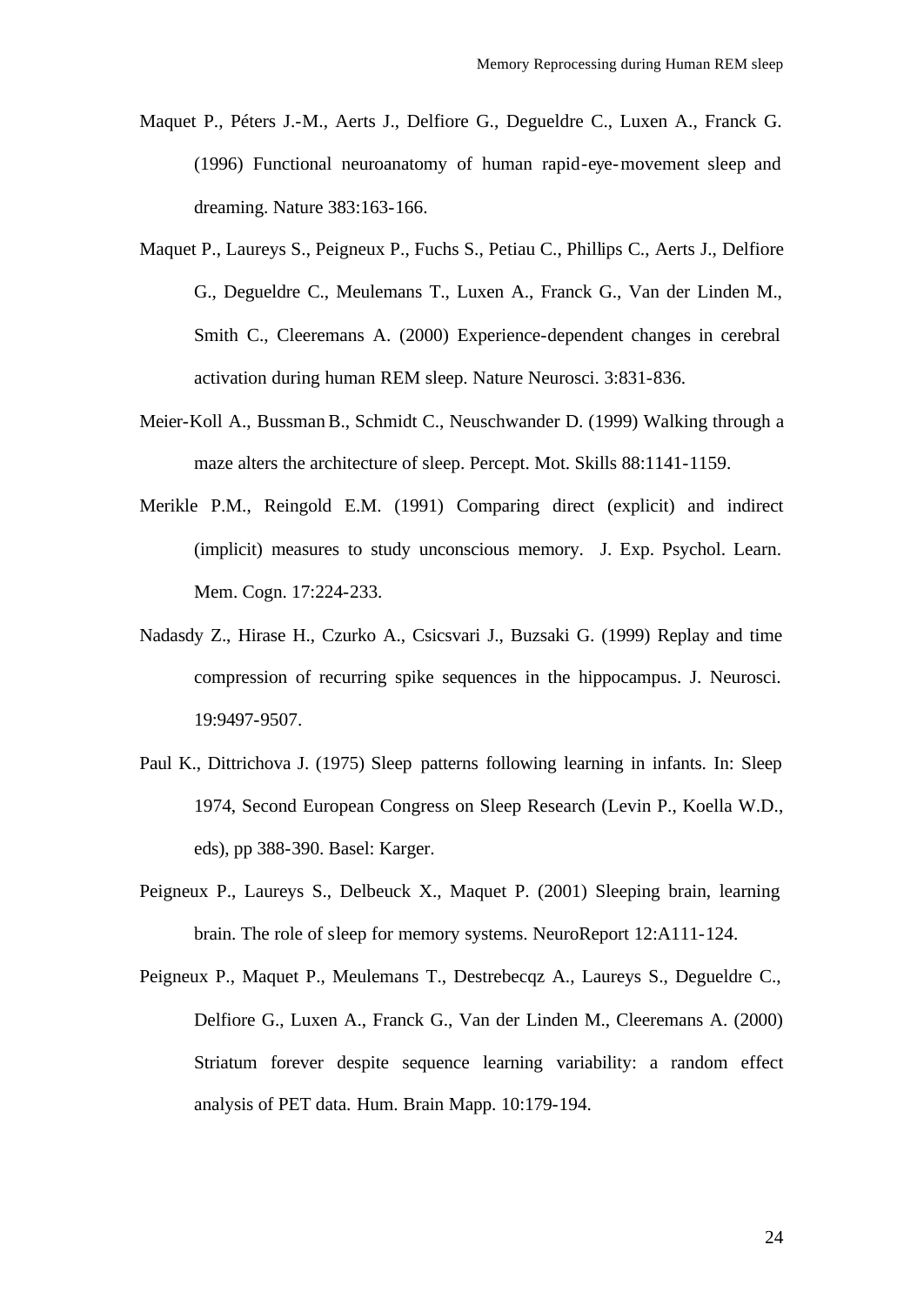- Plihal W., Born J. (1997) Effects of early and late nocturnal sleep on declarative and procedural memory. J.Cogn. Neurosci. 9:534-547.
- Plihal W., Born J. (1999) Effects of early and late nocturnal sleep on priming and spatial memory. Psychophysiology 36:571-582.
- Poe G.R., Nitz D.A., Mcnaughton B.L., Barnes C.A. (2000) Experience-dependent phase-reversal of hippocampal neuron firing during REM sleep. Brain Res. 855:176-180.
- Qin Y.L., McNaughton B.L., Skaggs W.E., Barnes C.A. (1997) Memory reprocessing in corticocortical and hippocampocortical neuronal ensembles. Philos. T. Roy. Soc. B 352:1525-1533.
- Rauch S.L., Savage C.R., Brown H.D., Curran T., Alpert N.M., Kendrick A., Fischman A.J., Kosslyn S.M. (1995) A PET investigation of implicit and explicit sequence learning. Hum. Brain Mapp. 3:271-286.
- Rauch S.L., Savage C.R., Alpert N.M., Dougherty D., Kendrick A., Curran T., Brown H.D., Manzo P., Fischman A.J., Jenike M.A. (1997) Probing striatal function in obsessive compulsive disorder using PET and a sequence learning task. J. Neuropsy. Clin. Neurosci. 9:568-573.
- Rechtschaffen A., Kales A.A. (1968) A manual of standardized terminology, techniques and scoring system for sleep stages of human sujects. Bethesda: US Department of Health, Education and Welfare.
- Schubotz R.I., von Cramon D.Y. (2001) Interval and ordinal properties of sequences are associated with distinct premotor areas. Cereb. Cortex 11:210-222.
- Segalowitz S.J., Segalowitz N. (1993) Skilled performance, practice, and the differentiation of speed-up from automatization effects: Evidence from second language word recognition. Appl. Psycholinguist. 14:369-385.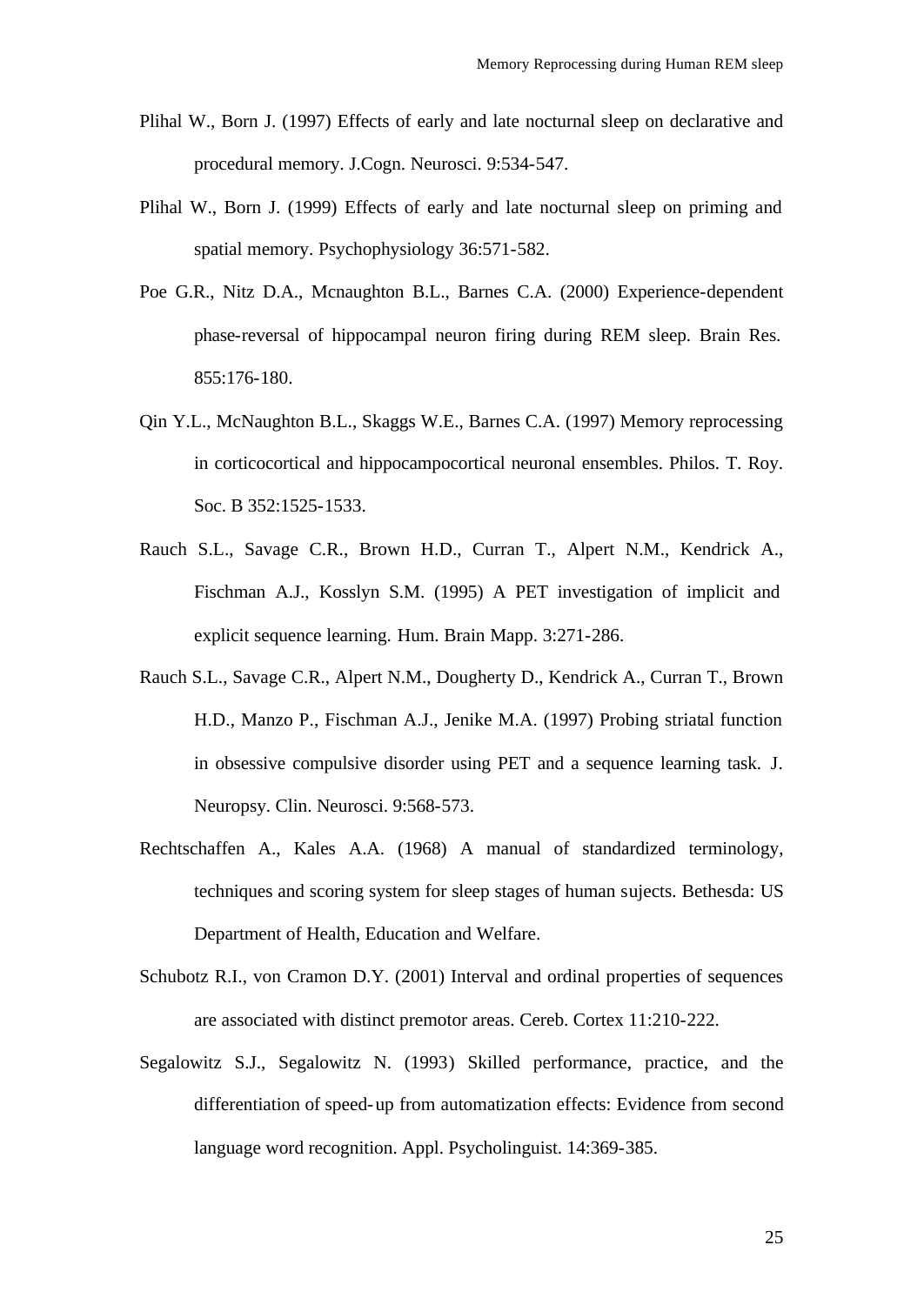- Skaggs W.E., McNaughton B.L. (1996) Replay of neuronal firing sequences in rat hippocampus during sleep following spatial experience. Science 271:1870- 1873.
- Smith C. (1995) Sleep states and memory processes. Behav. Brain Res. 69:137-145.
- Smith C. (2001) Sleep states and memory processes in humans: procedural versus declarative memory systems. Sleep Med. Rev. 5:491-506.
- Stickgold R., Hobson J.A., Fosse R., Fosse M. (2001) Sleep, learning, and dreams: off-line memory reprocessing. Science 294:1052-1057.
- Stickgold R., Whidbee D., Schirmer B., Patel V., Hobson J.A. (2000) Visual discrimination task improvement: A multi-step process occurring during sleep. J. Cogn. Neurosci. 12:246-254.
- Verschoor G.J., Holdstock T.L. (1984) REM bursts and REM sleep following visual and auditory learning. S. Afr. J. Psychol. 14:69-74.
- Wilson M.A., McNaughton B.L. (1994) Reactivation of hippocampal ensemble memories during sleep. Science 265:676-679.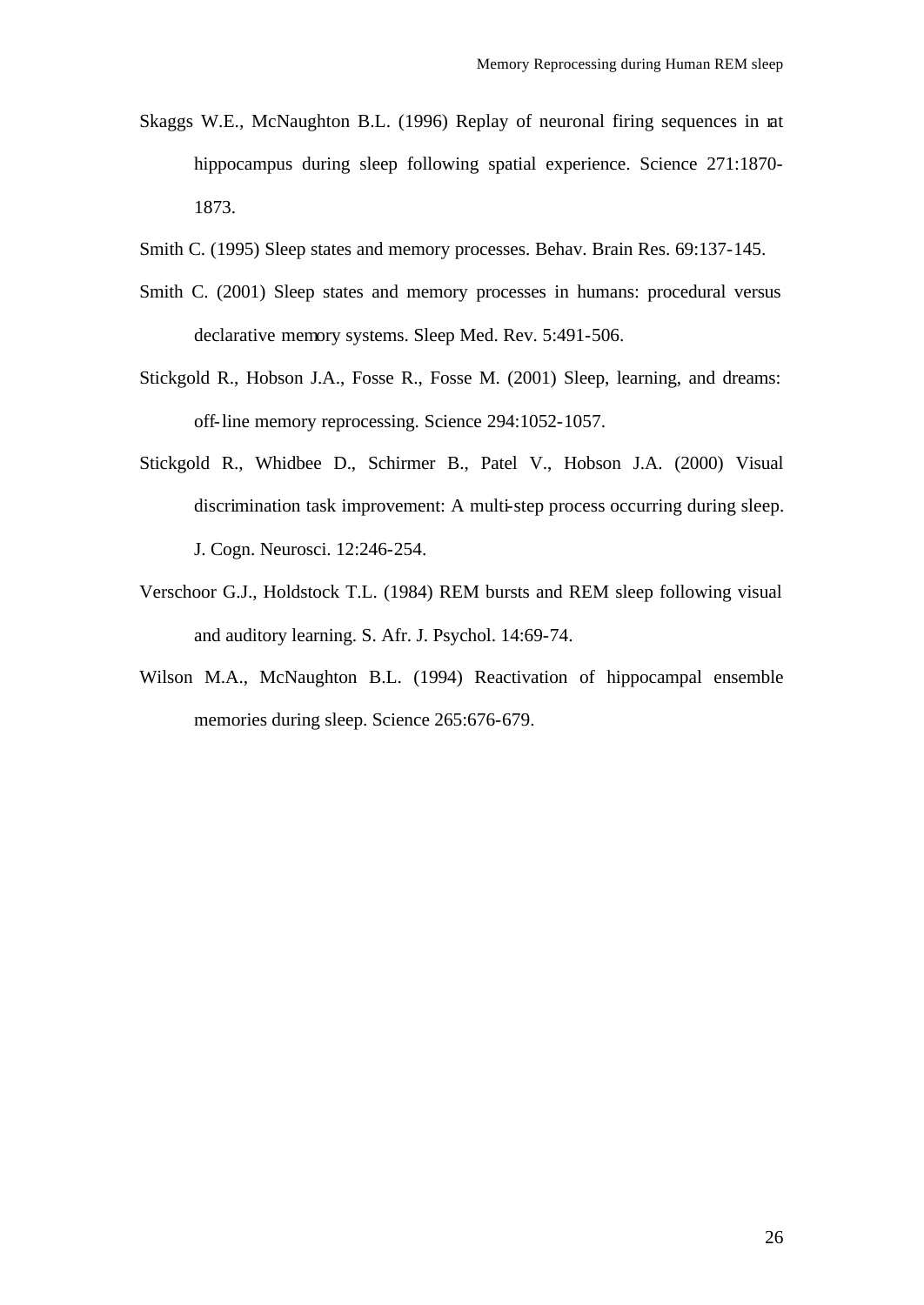#### FIGURES LEGEND

#### **Figure 1**

Probabilistic finite-state grammar used to define legal transitions between successive trials, from Jimenez et al. (1996). Each letter corresponds to a stimulus location on the screen. At each node (#), one of the possible arrows  $(\rightarrow)$  is randomly selected, and the corresponding label is collected and added to the probabilistic sequence of grammatical (G) stimuli.

# **Figure 2**

Experimental design followed for subjects in the Probabilistic (P), Random (R), and Control (C) groups.

# **Figure 3**

Average reaction times (and standard errors) per block for grammatical (G; red lines) and non-grammatical (NG; blue lines) stimuli during pre- and post-sleep SRT sessions in Probabilistic (top row) and Random (bottom row) groups. Subjects in the Random Group were exposed to a random sequence of stimuli in pre-sleep SRT sessions A and B, and to the probabilistic sequence in blocks 1-20 of post-sleep SRT session C. Note that no differences were expected between pseudo G and NG stimuli (categorized a posteriori) in pre-sleep sessions in the Random group. Each session consisted of 24 blocks of 205 successive stimuli each.

## **Figure 4**

**(a)** Sequence-dependent regional cerebral reactivations during post-training REM sleep. Statistical parametric maps of the bilateral cuneus, that both activated during SRT practice (versus rest) and activated more during REM sleep (versus wakefulness; W) in Probabilistic than Random group, superimposed on the coronal section of a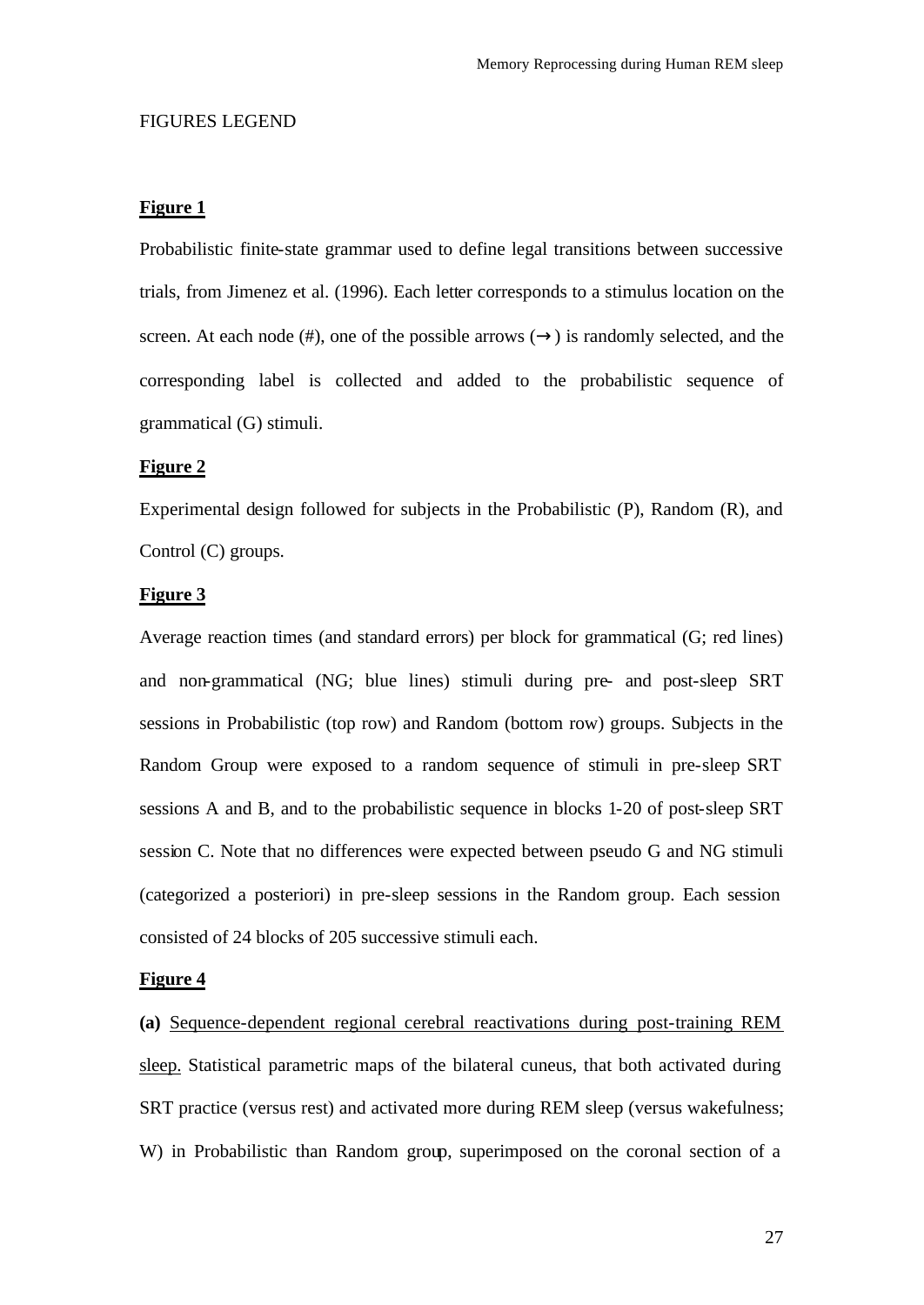subject's normalized MRI at 68 and 70 mm behind the anterior commissure. Grey bars displayed on the left side of the images illustrates the subtraction (top) and interaction (bottom) contrasts entered in the SPM99 conjunction analysis. Activations are displayed at  $p < .001$ , uncorrected.

**(b)** Sequence-dependent increase of functional connectivity during post-training REM sleep. Plot of the regression of centered rCBF in the right cuneus (32 –68 12 mm) and right caudate nucleus (18 –12 20 mm) during post-training REM sleep in subjects trained to the probabilistic SRT task (red circles) and subjects trained to the random SRT task (blue crosses). A similar regression is observed between cuneus and caudate nucleus in the left hemisphere. The inset on the right side show the activation of the right caudate nucleus (displayed at  $p < .001$ , uncorrected), superimposed on the transverse section of a subject's normalized MRI.

# **Figure 5**

Learning level attained prior to sleep modulates regional reactivation during REM sleep. Regression of pre-sleep high-order performance (mean rT elicited by NG items *minus* mean rT elicited by G items on session B) on post-training REM sleep rCBF in the right cuneus  $(r = 0.87,$  coordinates  $26, -70, 24$  mm in standard anatomical space), in Probabilistic SRT trained subjects.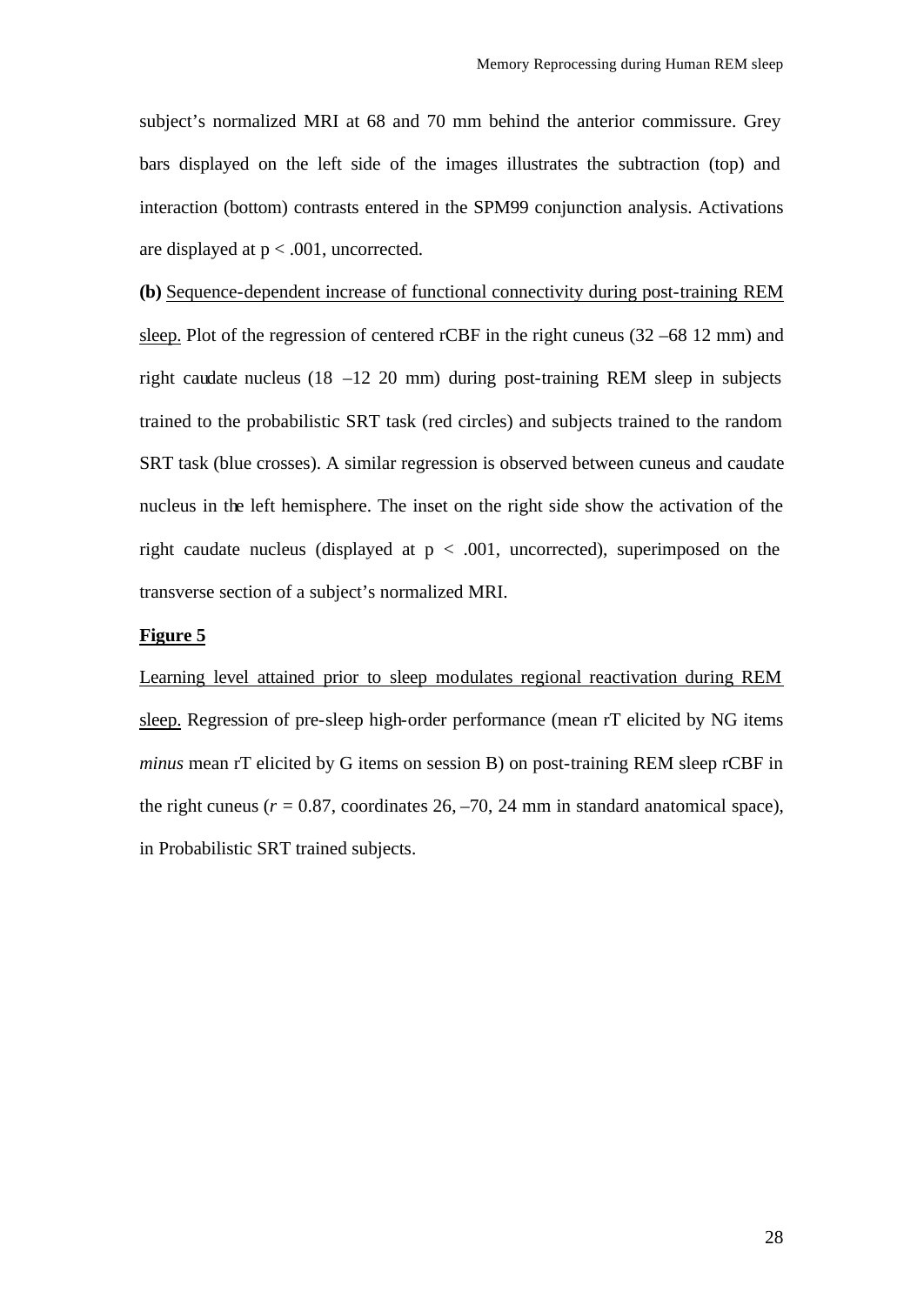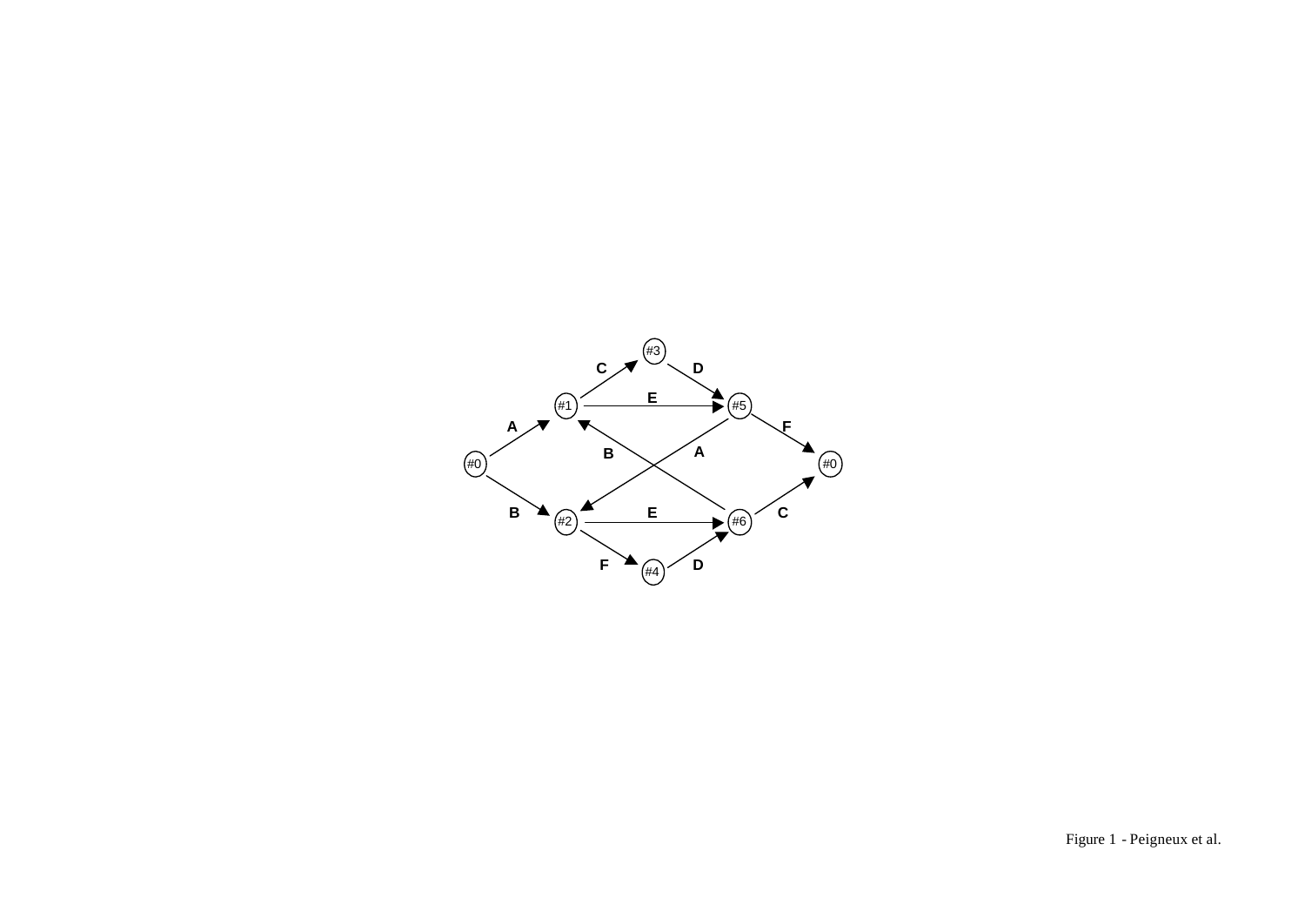

Figure 2 - Peigneuxet al.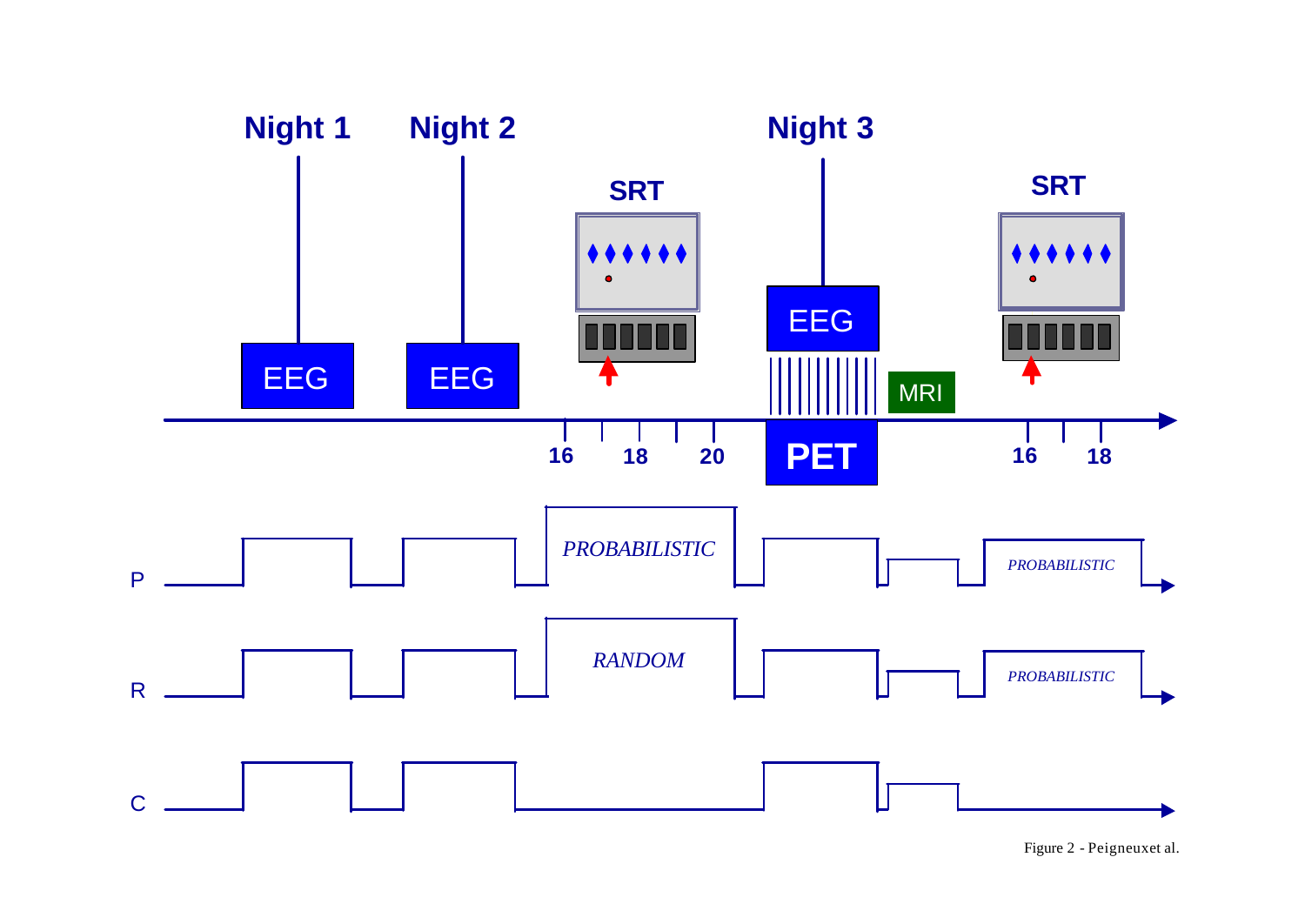

Figure 3 - Peigneux et al.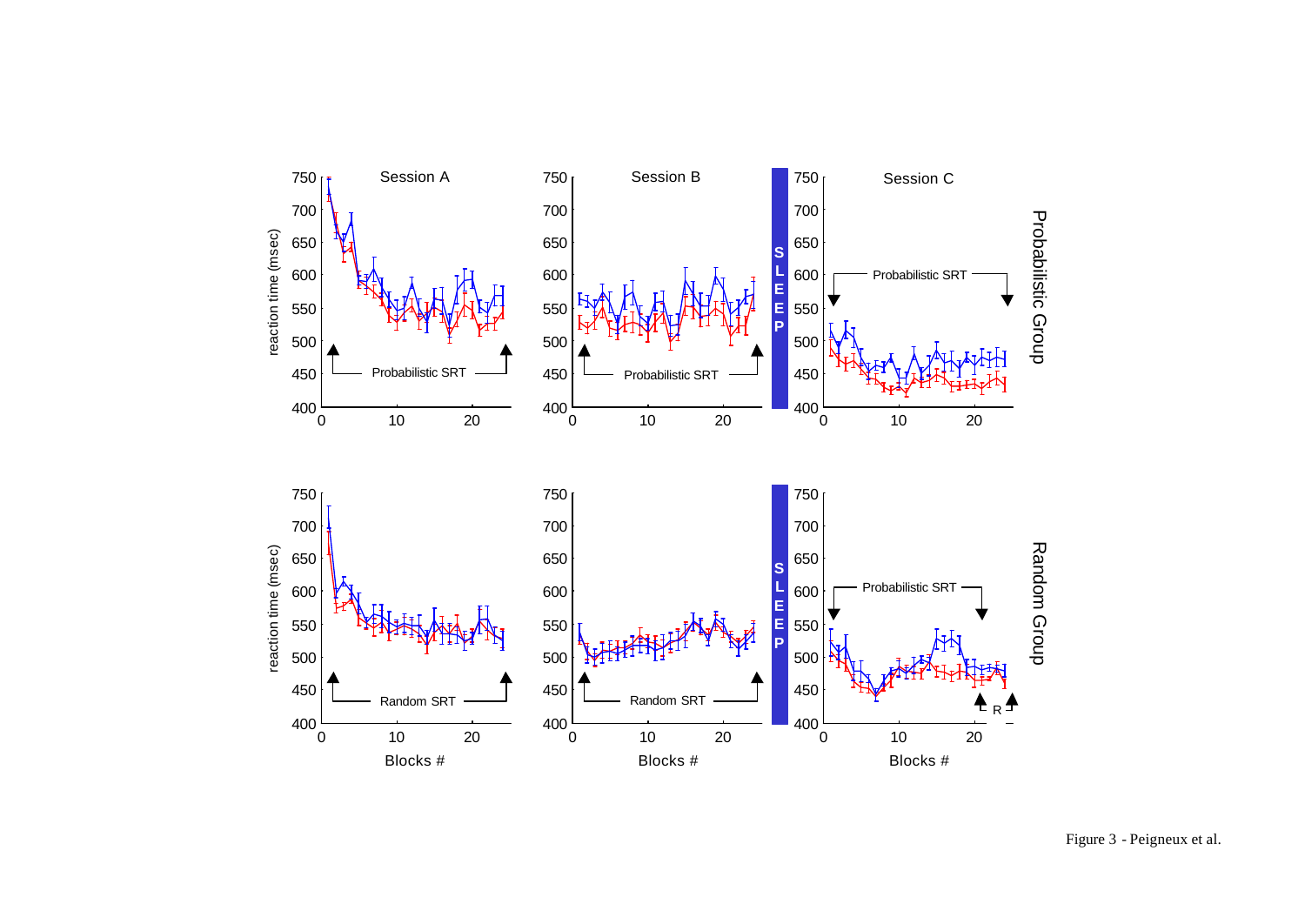

Figure 4 - Peigneux et al.